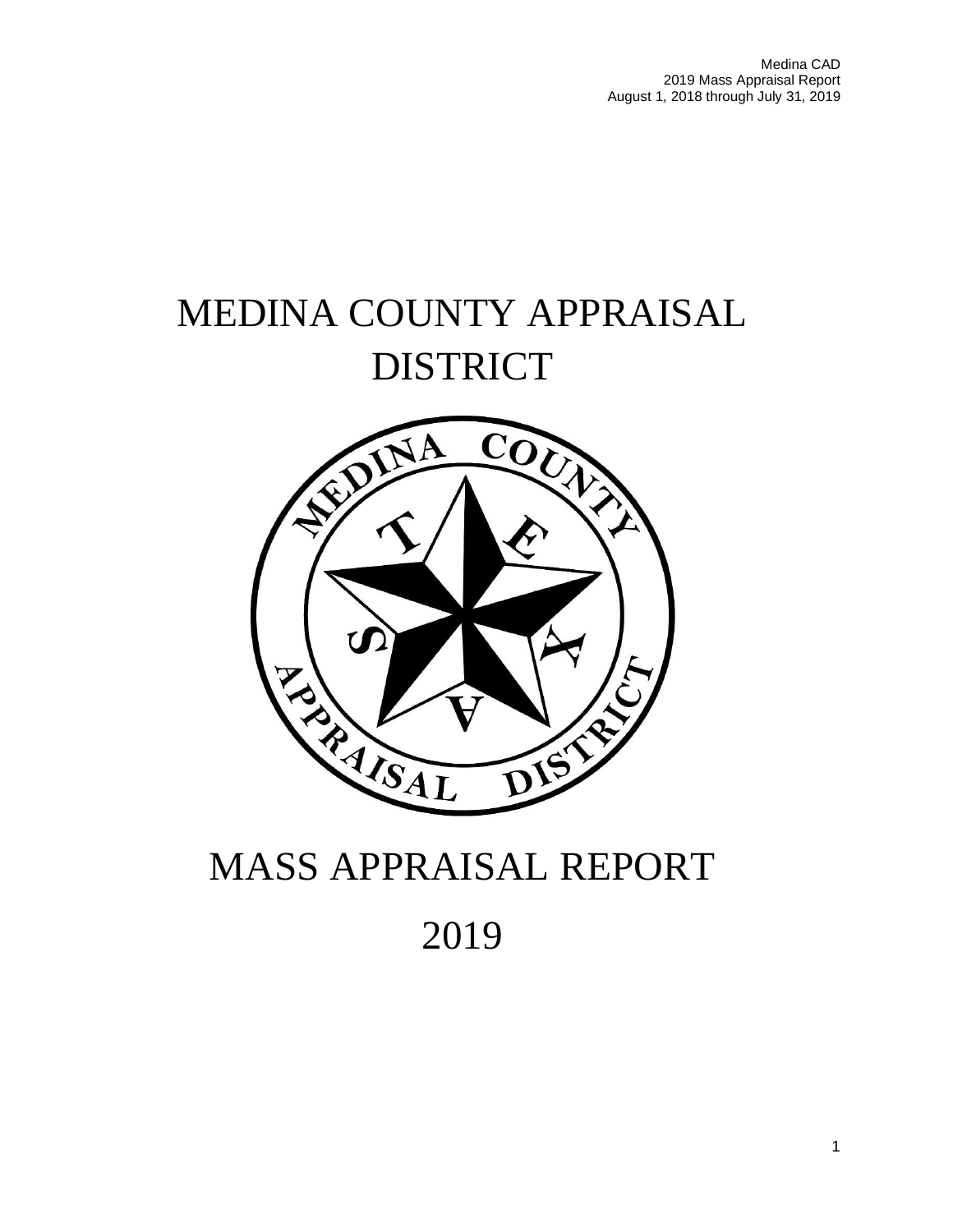# **Medina County Appraisal District 2019 USPAP Mass Appraisal Report**

# **INTRODUCTION**

# *Scope of Responsibility*

The Medina County Appraisal District (the District) has prepared and published this report to provide our citizens and taxpayers with a better understanding of District responsibilities and activities, and to comply with the Texas Property Tax Code, (TPTC) and generally accepted appraisal practices. This report contains a general introduction and then several sections describing the appraisal effort by the District.

The District is a political subdivision of the State of Texas created effective January 1, 1980. The provisions of the Texas Property Tax Code govern the legal, statutory, and administrative requirements of the District. A Board of Directors, appointed by the taxing units within the boundaries of Medina County, constitutes the District's governing body. The Chief Appraiser, appointed by the Board of Directors, is the chief administrator and executive officer of the District.

The District is responsible for local property tax appraisal and exemption administration for twenty-four taxing units in the county. Each taxing unit, such as the county, a city, school district, municipal utility district, etc., sets its own tax rate to generate revenue to pay for services, facilities and equipment such as police and fire protection, public schools, road and street maintenance, courts, and water and sewer systems. Appraisals established by the District allocate the year's tax burden on the basis of each taxable property's January  $1<sup>st</sup>$ market value. The District also determines eligibility for various types of property tax exemptions such as those for homeowners, the elderly, disabled veterans, and charitable and religious organizations.

Except as otherwise provided by the Texas Property Tax Code, all taxable property is appraised at its "market value" as of January  $1<sup>st</sup>$ . Under the tax code, "market value" means the price at which a property would transfer for cash or its equivalent under prevailing market conditions if:

- exposed for sale in the open market with a reasonable time for the seller to find a purchaser;
- both the seller and the buyer know of all the uses and purposes to which the property is adapted and for which it is capable of being used and of the enforceable restrictions on its use; and
- both the seller and buyer seek to maximize their gains and neither is in a position to take advantage of the exigencies of the other.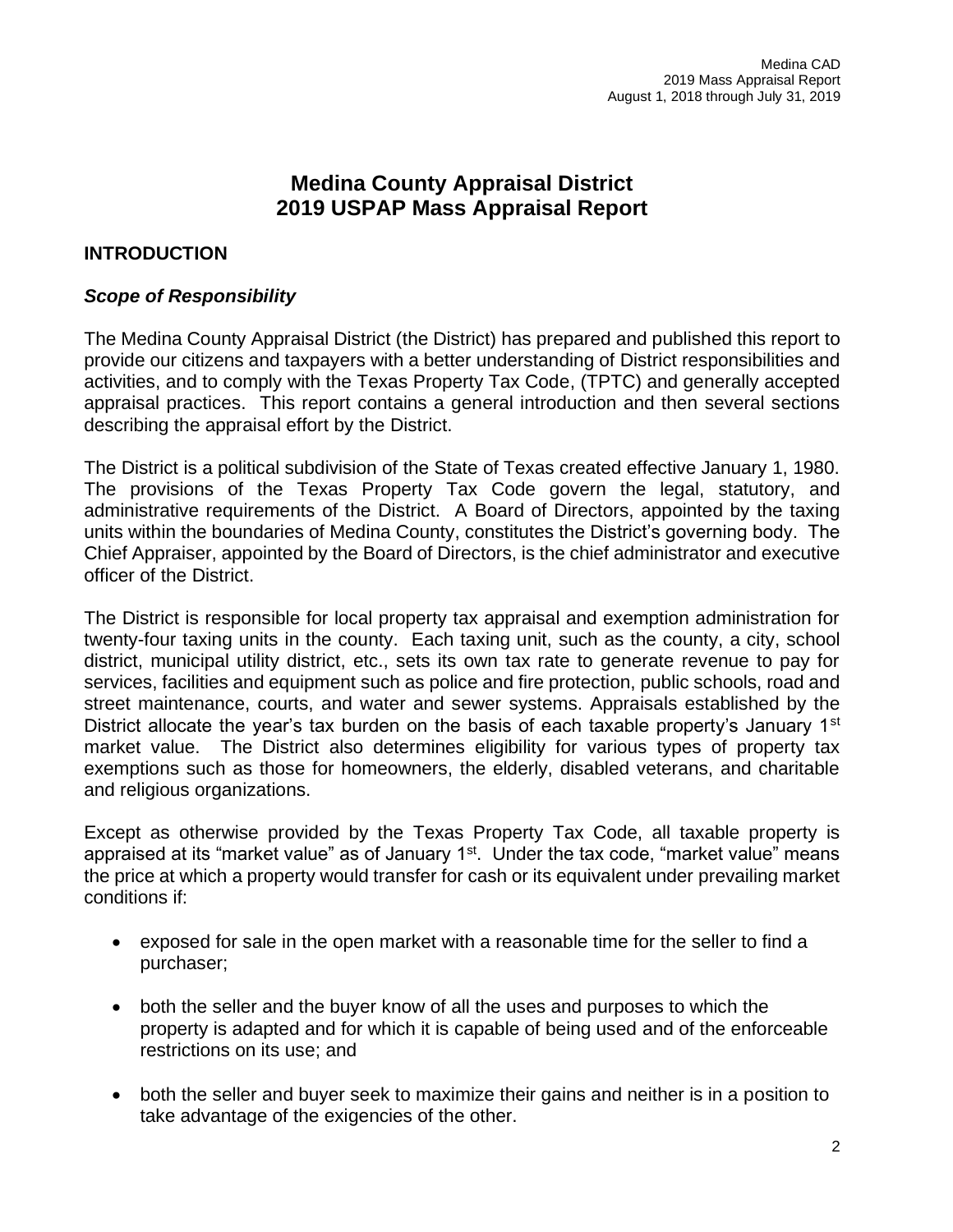The Property Tax Code defines special appraisal provisions for the valuation of residential homestead property (Sec. 23.23), productivity (Sec. 23.41), real property inventory (Sec. 23.12), dealer inventory (Sec. 23.121, 23.124, 23.1241 and 23.127), nominal (Sec. 23.18) or restricted use properties (Sec. 23.83) and allocation of interstate property (Sec. 23.03). The owner of real property inventory may elect to have the inventory appraised at its market value as of September  $1<sup>st</sup>$  of the year preceding the tax year to which the appraisal applies, by filing an application with the Chief Appraiser requesting that the inventory be appraised as of September 1<sup>st</sup>.

The Texas Property Tax Code, under Sec. 25.18, requires each appraisal office to implement a plan to update appraised values for real property at least once every three years. The District's current policy is to conduct a general reappraisal of real property on a three-year cycle; however, some appraised values are reviewed annually and are subject to change for purposes of equalization. Personal property is appraised every year. Special use valuations are also updated annually.

The appraised value of real estate is calculated using specific information about each property. Using computer-assisted appraisal programs, and recognized appraisal methods and techniques, the District compares that information to the data of similar properties and with recent market data. The District follows the standards of the International Association of Assessing Officers (IAAO) regarding its appraisal practices and procedures, and subscribes to the standards promulgated by the Appraisal Foundation, known as the Uniform Standards of Professional Appraisal Practice (USPAP) to the extent they are applicable. In cases where the District contracts for professional valuation services, the contract that is entered into by each appraisal firm requires adherence to similar professional standards.

# *Personnel Resources*

The Chief Appraiser is responsible for the oversight of all operations of the District including the overall planning, organizing, staffing, coordinating, and controlling of District operations. The Chief Appraiser is responsible for strategic planning, organizing, human resources, budget, finance, records management, purchasing, fixed assets, facilities, postal services, records maintenance, public information assistance, and appraisal review hearings. The Chief Appraiser is able to delegate portions of these responsibilities to the support staff.

The Chief Appraiser supervises appraisal staff in the valuation of all real and personal property accounts. The property types appraised include commercial, residential, business personal, and mineral/utility. The appraisal district contracts with Pritchard & Abbott, Inc. for the appraisal of mineral and utility properties and with Eagle Property Tax Appraisal & Consulting, Inc. for commercial properties and implementation of the agricultural schedule. All values are reviewed by the Chief Appraiser, because ultimately the Chief Appraiser is responsible for all values assigned.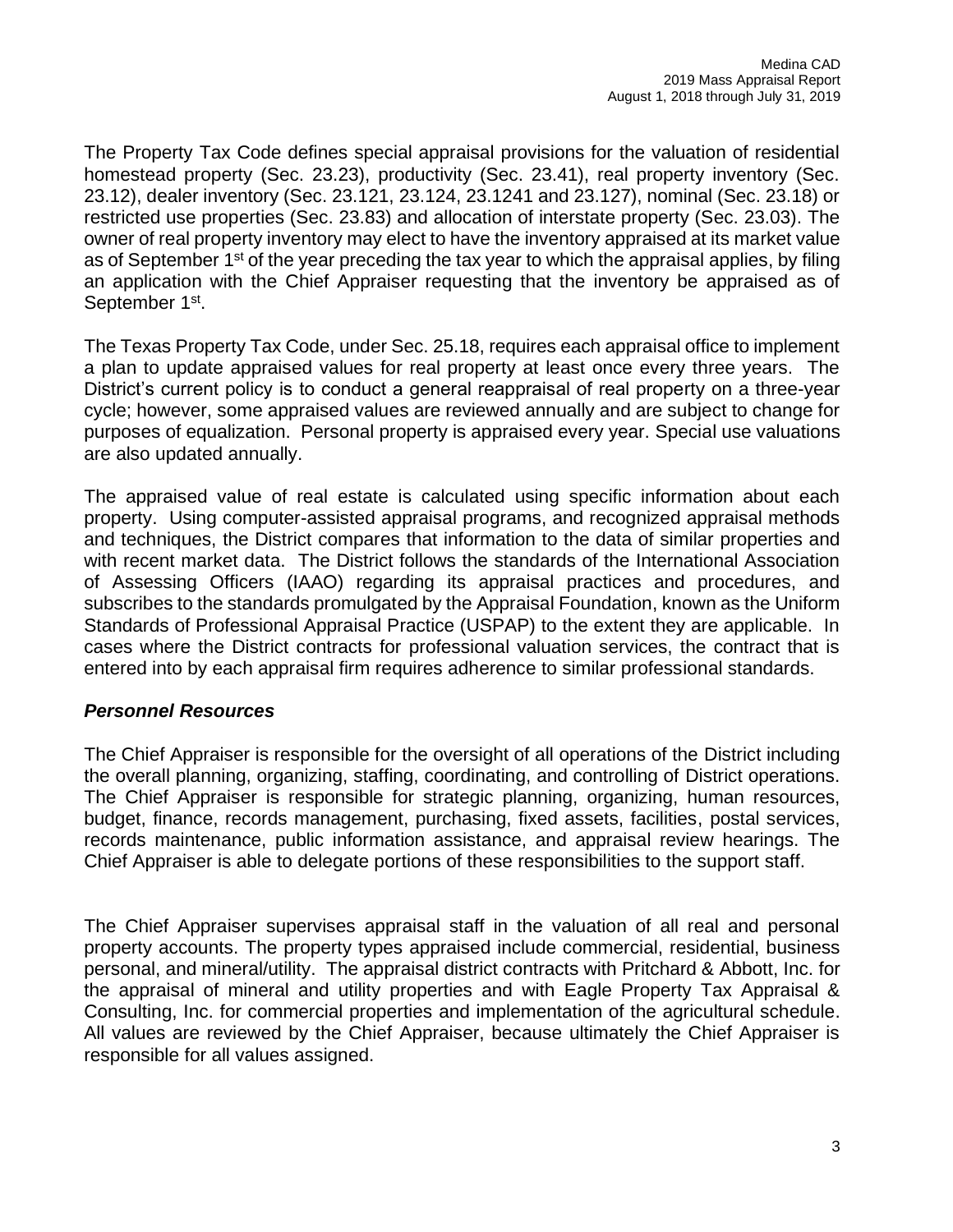The District's appraisers must be registered with The Texas Department of Licensing and Regulation. Staffing consists of 14 employees with the following classifications:

- 1 Administrator (Chief Appraiser) (RPA, RTA, CTA, CCA)
- 1 Deputy Chief Appraiser (RPA)
- 1 Senior Appraiser (RPA)
- 1 GIS Operator
- 1 Residential Field Appraiser (RPA, CCA)
- 1 Business Personal Property Appraiser (III)
- 1 Residential Field Appraiser (III)
- 1 Agricultural Appraiser (RPA)
- 1 Deed Clerk/Mapper
- 1 Deed Clerk
- 2 Data Entry/Exemption Clerks
- 1 Administrative Assistant
- 1 Part-Time Scanning Clerk

# *Data*

The District is responsible for establishing new and maintaining approximately 44,125 existing real and personal property accounts covering approximately 1500 square miles within Medina County. This data includes property characteristic, ownership and exemption information. Property characteristic data on new construction is updated through an annual field effort; existing property data is maintained through a field review that is prioritized by last field inspection date. Sales are routinely validated during a separate field effort; however, numerous sales are validated as part of the new construction and data review field activities. General trends in employment, interest rates, new construction trends, and cost and market data are acquired through various sources, including internally generated questionnaires to buyer and seller, university research centers, and market data centers and vendors and sometimes local real estate agents.

The District has a geographic information system (GIS) that maintains cadastral maps and various layers of data, including zip code, facet and aerial photography.

## *Information Systems*

The Chief Appraiser maintains the District's data processing facility, software applications, internet website, and geographical information system. The District operates under Harris Govern True Automation, Inc.'s PACS (Property Appraisal & Collections System) software system. Computer hardware in the district is an assortment of Dell desktops with dual monitors in use at work stations. One Dell Power Edge T630 Server powers the network and interface with the Internet. Offsite data backups run nightly to a secure site in Frisco, TX. The geographical information system maps are created with ESRI file format used with PACS. Aerial Photography is available through Connect Explorer which is supported by Eagleview with the last flight being performed in January 2018. Parcel maps are also exported to the Google Earth format for office use and use by the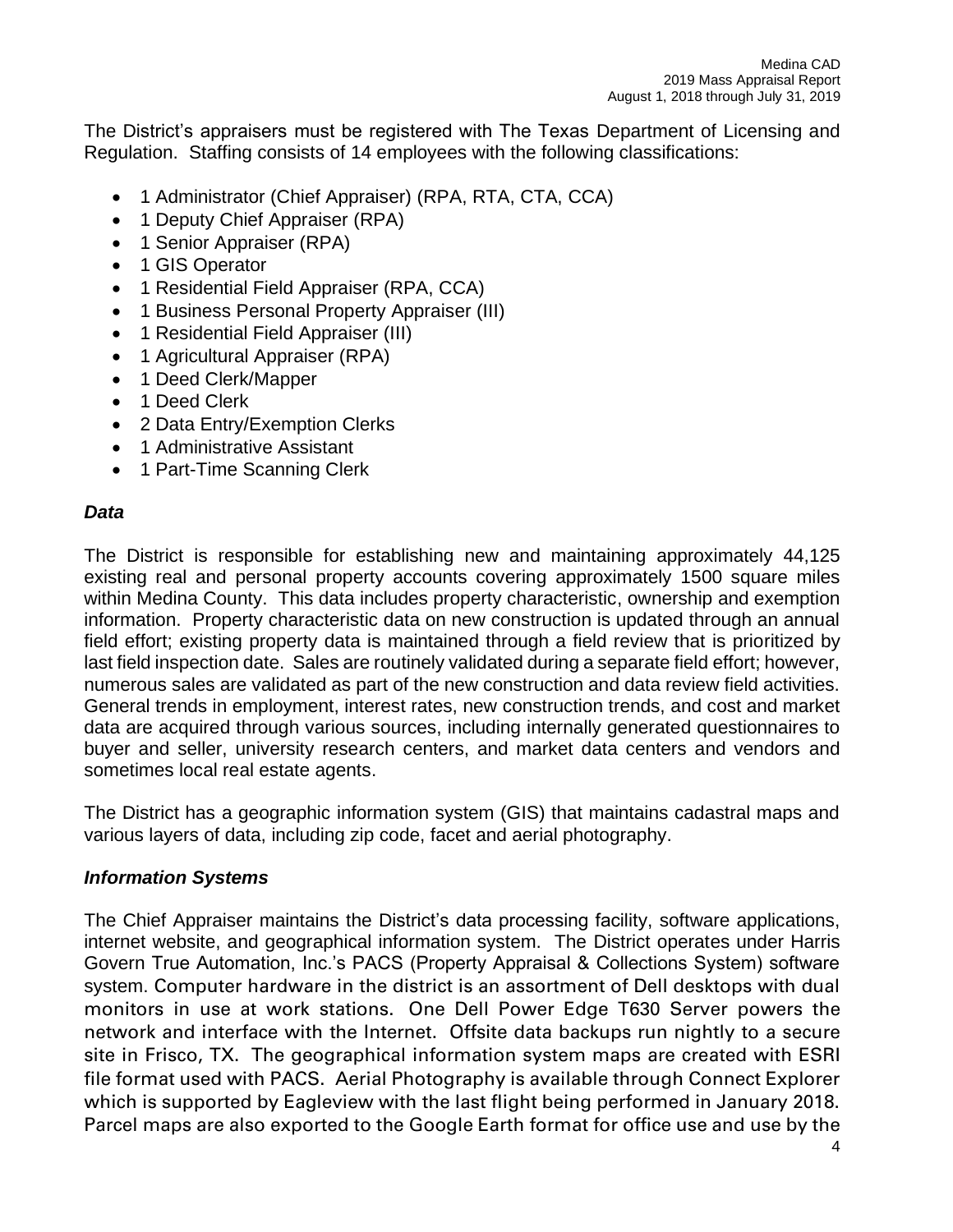public including realtors, surveyors, and other taxpayers. Large scale maps are printed on an HP Design Jet 1100ps color plotter.

# **INDEPENDENT PERFORMANCE TEST**

According to Chapter 5 of the TPTC and Section 403.302 of the Texas Government Code, the State Comptroller's Property Tax Assistance Division (PTAD) conducts a property value study (PVS) of each Texas school district and each appraisal district, at least every two years. As a part of this study, the Code also requires the Comptroller to use sales and recognized auditing and sampling techniques; review each appraisal district's appraisal methods, standards and procedures to determine whether the District used recognized standards and practices, test the validity of school district taxable values in each appraisal district and presume the appraisal roll values are correct when values are valid; and, determine the level and uniformity of property tax appraisal in each appraisal district. The methodology used in the property value study includes stratified samples to improve sample representativeness and techniques or procedures of measuring uniformity. This study utilizes statistical analysis of sold properties (sale ratio studies) and appraisals of unsold properties (appraisal ratio studies) as a basis for assessment ratio reporting. For appraisal districts, the reported measures include median level of appraisal, coefficient of dispersion (COD), the percentage of properties within 10% of the median, the percentage of properties within 25% of the median, and price-related differential (PRD) for properties overall and by state category (i.e., categories A, B, C, D and F1 are directly applicable to real property).

There are eight independent school districts in the District for which appraisal rolls are annually developed. The preliminary results of this study are released in January in the year following the year of appraisal. The final results of this study are certified to the Education Commissioner of the Texas Education Agency (TEA) in the following July of each year for the year of appraisal. This outside (third party) ratio study provides additional assistance to the District in determining areas of market activity or changing market conditions.

# **APPRAISAL ACTIVITIES**

# **INTRODUCTION**

# *Appraisal Responsibilities*

The appraisal staff is responsible for collecting and maintaining property characteristic data for classification, valuation, and other purposes. Accurate valuation of real and personal property by any method requires a physical description of personal property, land and building characteristics. This appraisal activity is responsible for administering, planning and coordinating all activities involving data collection and maintenance of all commercial, residential and personal property types which are located within the boundaries of Medina County. The data collection effort involves the field inspection of real and personal property accounts, as well as data entry of all data collected into the existing information system. The goal is to periodically field inspect all residential, commercial and personal properties in the county once every three years. Meeting this goal is dependent on staffing and budgetary constraints.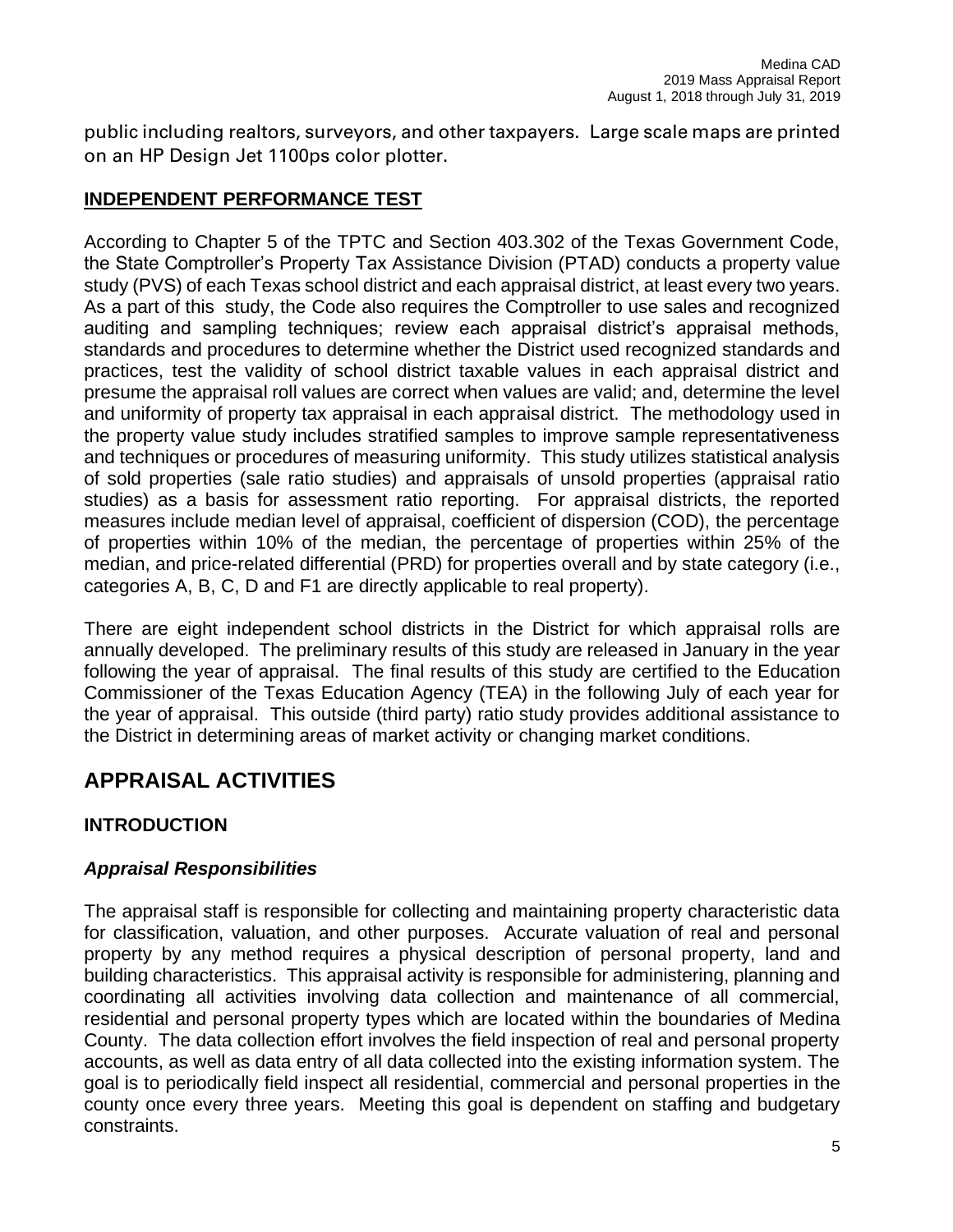# *Appraisal Resources*

# *Data*

The data used by field appraisers includes the existing property characteristic information contained in PACS from the district's computer system. The data is printed on a field appraisal record card or personal property data sheets. Other data used include maps, sales data, fire and damage reports, building, electric, well and septic installation permits, photos and actual cost information.

# **PRELIMINARY ANALYSIS**

# *Data Collection/Validation*

Data collection of real property involves field research and maintaining data characteristics of the property in PACS. The information contained in PACS includes site characteristics, such as land size and topography, and improvement data, such as square foot of living area, year built, quality of construction, and condition. Field appraisers use manuals that establish uniform procedures for the correct listing of real property. All properties are coded according to these manuals and the approaches to value are structured and calibrated based on this coding system. The field appraisers use these manuals during their initial training and as a guide in the field inspection of properties. Data collection for personal property involves maintaining information on Personal Property. The type of information for personal property includes business inventory, furniture and fixtures, machinery and equipment, cost and location. The field appraisers conducting on-site inspections use the District's personal property manual during their initial training and as a guide to correctly list all personal property that is taxable.

The procedure manuals that are utilized by the field appraisers are available in the District offices. If a property owner/agent wants a copy of the procedural manual, customer service will assure a copy is available. The Chief Appraiser periodically updates the procedural manuals.

# *Sources of Data*

The sources of data collection are through the new construction field effort, data review, field effort, sales letters, hearings, sales validation field effort, commercial sales verification, newspapers and publications, and property owner correspondence via the internet. A principal source of data comes from building permits received from taxing jurisdictions that require property owners to obtain a building permit. Paper permits are received and matched manually with the property ID number for data entry.

Data review of entire neighborhoods is generally a good source for data collection. Appraisers drive entire neighborhoods to review the accuracy of the data and identify properties to be re-listed. The sales validation effort in real property pertains to the collection of data of properties that have sold. In residential, the sales validation effort involves on-site inspection by field appraisers to verify the accuracy of the property characteristics data and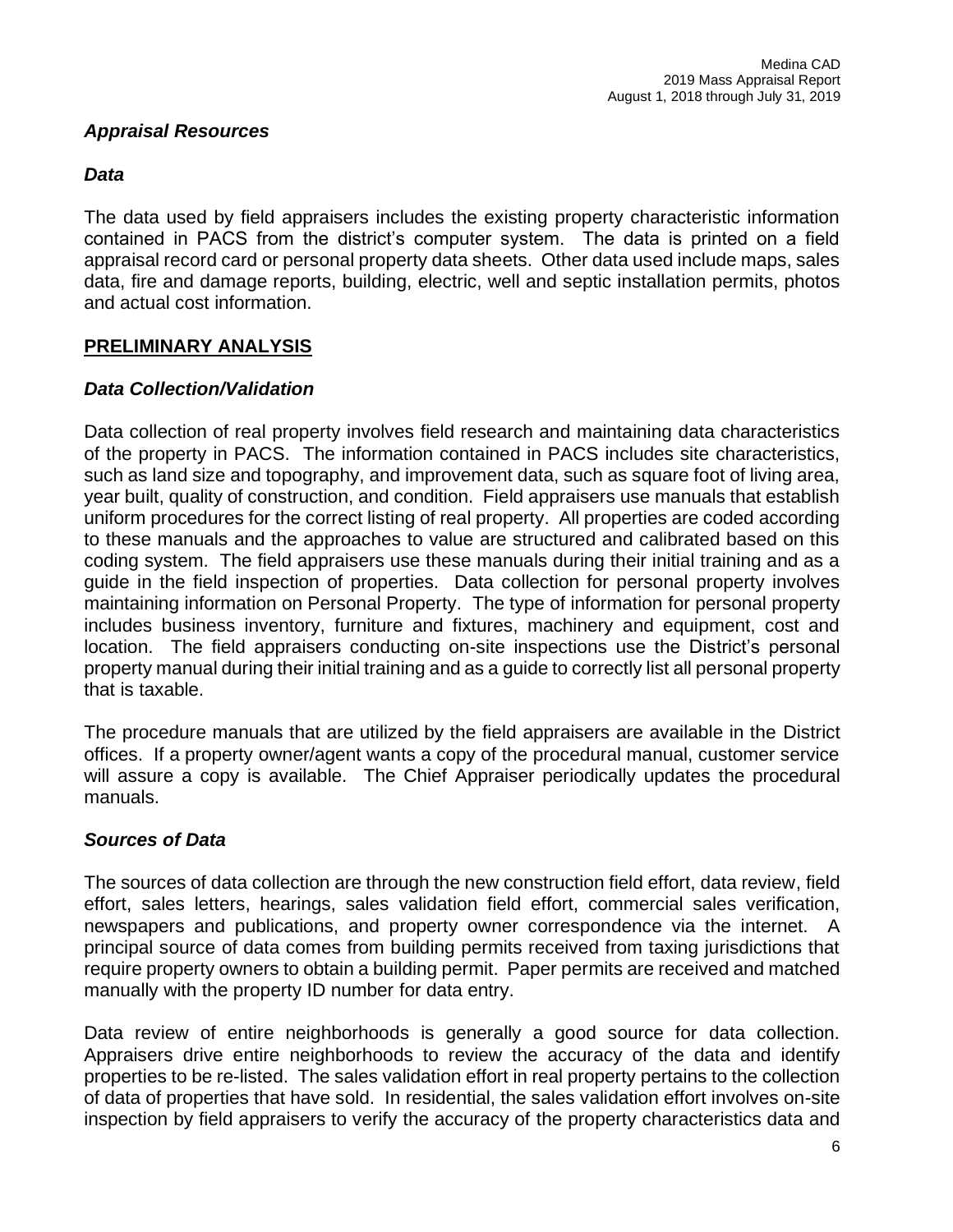confirmation of the sales price. The Deed Clerks are responsible for mailing both the grantee and grantor a sales questionnaire to confirm sales prices and to verify pertinent data.

Property owners are one of the best sources for identifying incorrect data that generates a field check. Frequently, the property owner provides sufficient data to allow correction of records without having to send an appraiser on-site. As the District has increased the amount of information available on the internet, property owner's requests to correct data inconsistencies has also increased. For the property owner without access to the internet, letters are often submitted notifying the District of inaccurate data. Properties identified in both manners are added to a work file and inspected at the earliest opportunity.

# *Data Collection Procedures*

Field data collection requires organization, planning and supervision of the field effort. The scope of work for the year is detailed in the Biennial Reappraisal Plan. Data collection procedures have been established for residential, commercial and personal property, through the appraisal manuals. The appraisers are assigned throughout Medina County to conduct field inspections. Appraisers conduct field inspections and record information either on a property record card (PRD) or a personal property data sheet.

The quality of the data collected is extremely important in establishing accurate values of taxable property. While production standards are established and upheld for the various field activities, quality of data is emphasized as the goal and responsibility of each appraiser. New appraisers are trained in the specifics of data collection as set forth in the manual. Experienced appraisers are routinely re-trained in procedures prior to major field projects such as new construction, sales validation or data review. A quality assurance process exists through supervisory review of the work being performed by the field appraisers. The Deputy Chief Appraiser is charged with the responsibilities of ensuring that appraisers follow listing procedures, identifying training issues, and providing uniform training for all field appraisal staff.

## *Data Maintenance*

Field appraisers are responsible for the data entry of fieldwork into the computer file. This responsibility includes not only data entry, but also quality assurance.

# **INDIVIDUAL VALUE REVIEW PROCEDURES**

## *Field Review*

The date of last inspection, extent of that inspection, and the CAD appraiser responsible are listed on the PACS record. If a property owner or jurisdiction disputes the District's records concerning this data during a hearing, via a telephone call or correspondence received, PACS data may be altered based on the evidence provided. Typically, a field inspection is requested to verify this evidence for the current year's valuation or for the next year's valuation. Every year a field review of certain defined market areas or neighborhoods is performed during the data review/re-list field effort.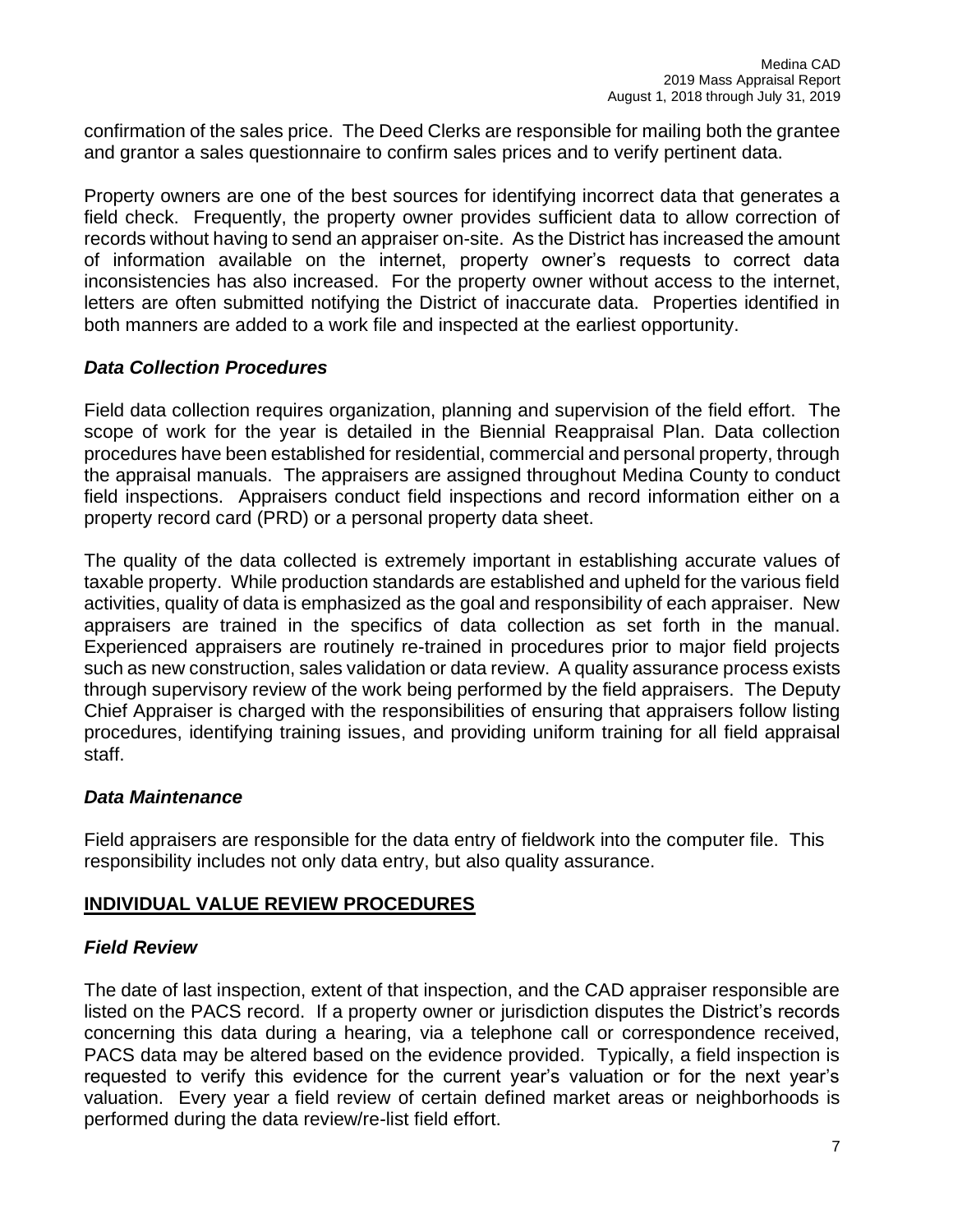# *Office Review*

Office reviews are completed on properties where information has been received from the owner of the property. Even though information is provided by the owner in office a field inspection may also be required.

## **PERFORMANCE TEST**

The Chief and Deputy Chief Appraisers are responsible for conducting ratio studies and comparative analysis.

Field appraisers, in many cases, may conduct field inspections to ensure the ratios produced are accurate and the appraised values utilized are based on accurate property data characteristics.

# **RESIDENTIAL PROPERTY**

# **INTRODUCTION**

## *Scope of Responsibility*

The Chief Appraiser and Deputy Chief are responsible for vacant land valuation. They are also responsible for developing equal and uniform market values for residential improved property. There are approximately 26,575 residential improved and residential vacant properties in Medina County.

## *Appraisal Resources*

## **Personnel**

The Residential Valuation appraisal staff consists of the Chief Appraiser, Deputy Chief Appraiser, three Field Appraisers, and the support staff.

## **Data**

A common set of data characteristics for each residential dwelling in Medina County is collected in the field and data entered into the CAMA system. The property characteristic data drives the CAMA approach to valuation.

## **MARKET COMPARISON APPROACH**

## *Area Analysis*

Data on regional economic forces such as demographic patterns, regional, location factors, employment and income patterns, general trends in real property prices and rents, interest rate trends, availability of vacant land, and construction trends and costs are collected from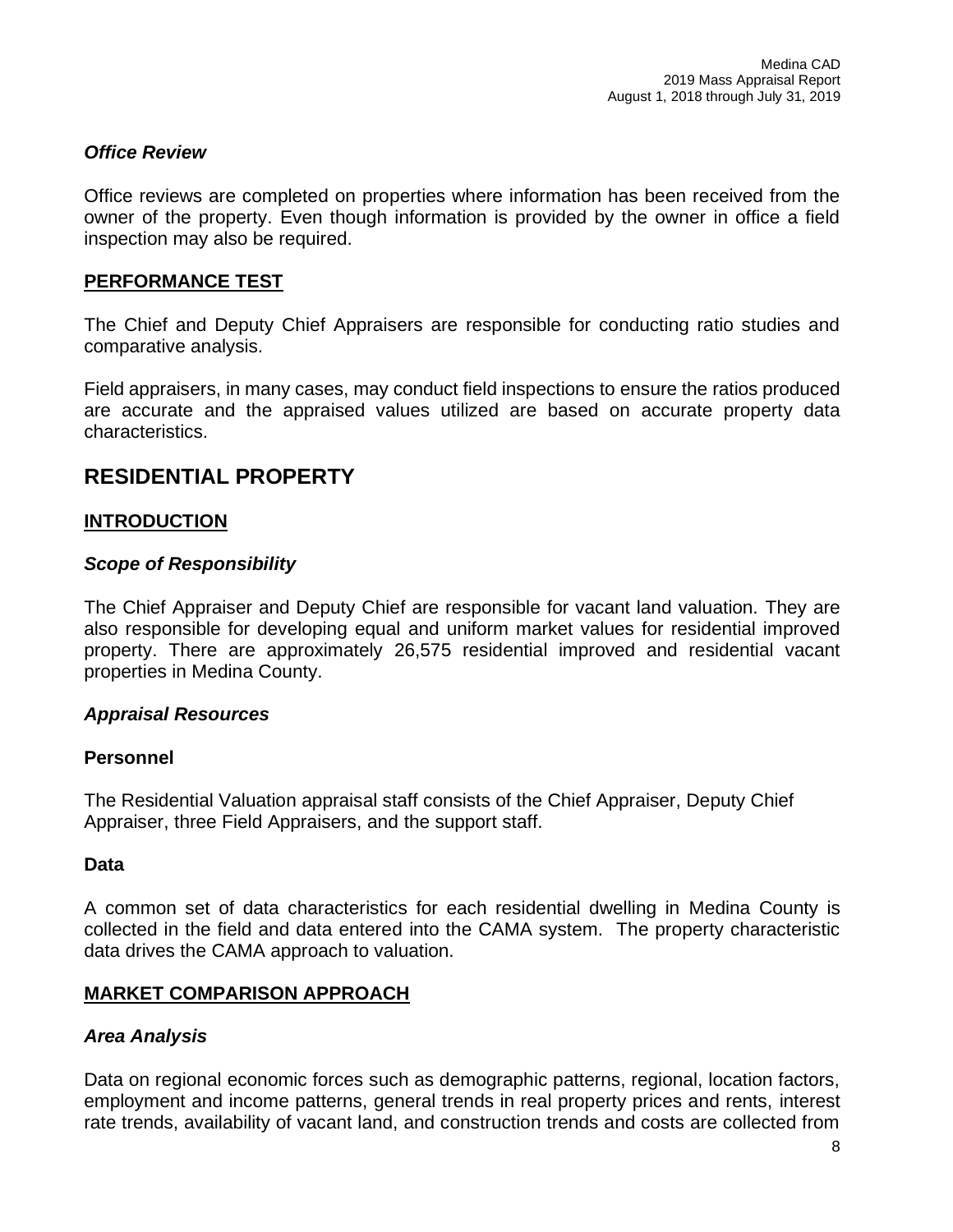private vendors and public sources and provide the field appraiser a current economic outlook on the real estate market. Information is gleaned from real estate publications and sources such as continuing education as approved by the Texas Department of Licensing and Registration (TDLR).

## *Neighborhood and Market Analysis*

Neighborhood analysis involves the examination of how physical, economic, governmental and social forces and other influences affect property values. The effects of these forces are also used to identify, classify, and stratify comparable properties into smaller, manageable subsets of the universe of properties known as neighborhoods. Residential valuation and neighborhood analysis is conducted in each of the school district areas.

The first step in neighborhood analysis is the identification of a group of properties that share certain common traits. A "neighborhood" for analysis purposes is defined as the largest geographic grouping of properties where the property's physical, economic, governmental and social forces are generally similar and uniform. Geographic stratification accommodates the local supply and demand factors that vary across a jurisdiction.

Once a neighborhood has been identified, the next step is to define its boundaries. This process is known as "delineation." Some factors used in neighborhood delineation include location, sales price range, lot size, age of dwelling, quality of construction and condition of dwellings, square footage of living area, and story height. Delineation can involve the physical drawing of neighborhood boundary lines on a map, but it can also involve statistical separation or stratification based on attribute analysis.

Part of neighborhood analysis is the consideration of discernible patterns of growth that influence a neighborhood's individual market. Few neighborhoods are fixed in character. Each neighborhood may be characterized as being in a stage of growth, stability or decline. The growth period is a time of development and construction. As new neighborhoods in a community are developed, they compete with existing neighborhoods. An added supply of new homes tends to induce population shift from older homes to newer homes. In the period of stability, or equilibrium, the forces of supply and demand are about equal. Generally, in the stage of equilibrium, older neighborhoods can be more desirable due to their stability of residential character and proximity to the workplace and other community facilities. The period of decline reflects diminishing demand or desirability. During decline, general property use may change from residential to a mix of residential and commercial uses. Declining neighborhoods may also experience renewal, reorganization, rebuilding, or restoration, which promotes increased demand and economic desirability.

Neighborhood identification and delineation is the cornerstone of the residential valuation system at the District. All the residential analysis work done in association with the residential valuation process is neighborhood specific. Neighborhoods are field inspected and delineated based on observable aspects of homogeneity. Neighborhood delineation is periodically reviewed to determine if further neighborhood delineation is warranted. Whereas neighborhoods involve similar properties in the same location, a neighborhood group is simply defined as similar neighborhood in similar locations. Each residential neighborhood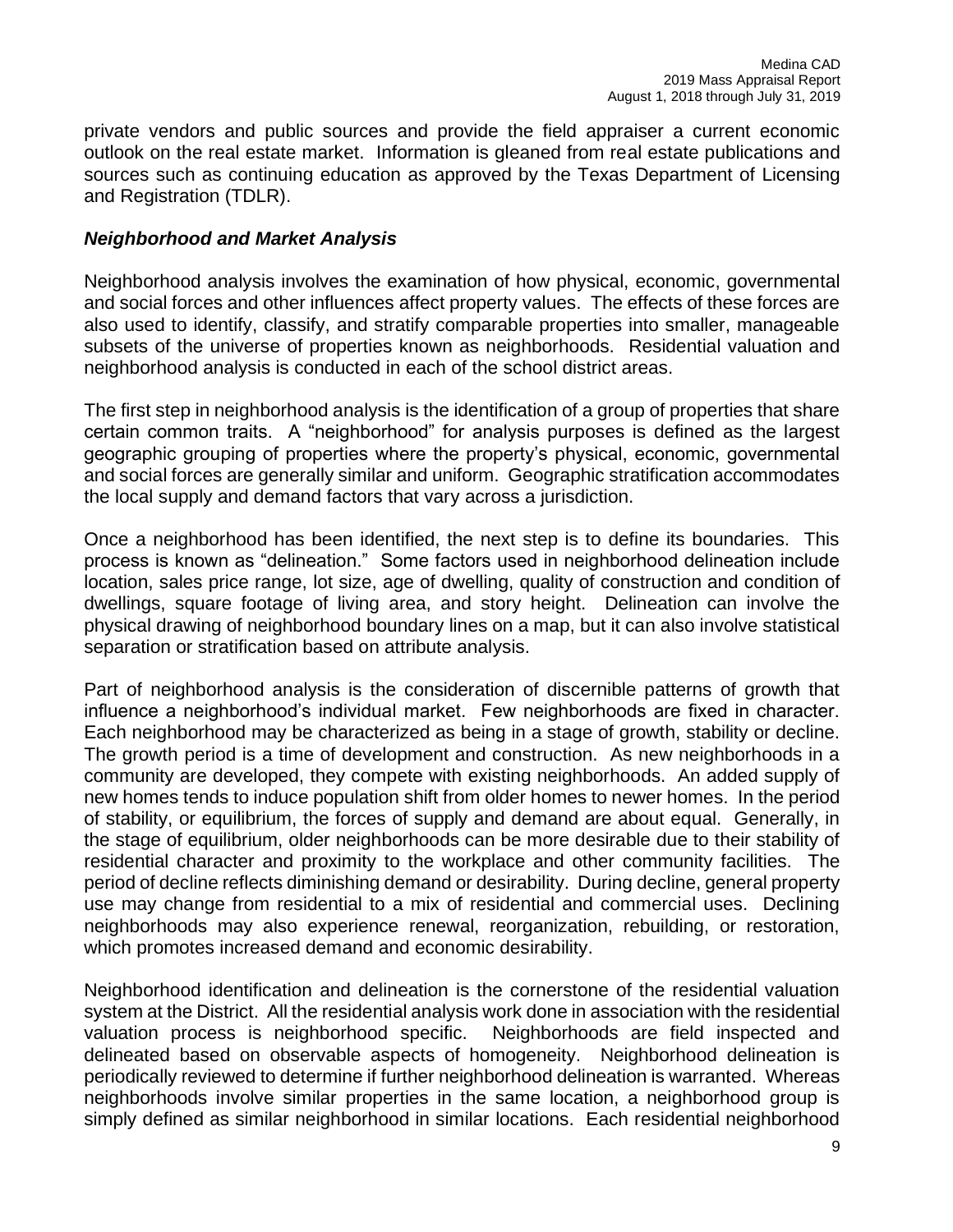is assigned to a neighborhood group based on observable aspects of homogeneity between neighborhoods. Neighborhood grouping is highly beneficial in cost-derived areas of limited or no sales, or use in direct sales comparison analysis. Neighborhood groups, or clustered neighborhoods, increase the available market data by linking comparable properties outside a given neighborhood. Sales ratio analysis, discussed below, is performed on a neighborhood basis, and in soft sale areas on a neighborhood group basis.

# *Highest and Best Use Analysis*

The highest and best use of property is the reasonable and probable use that supports the highest present value as of the date of the appraisal. The highest and best use must be physically possible, legal, financially feasible, and productive to its maximum. The highest and best use of residential property is normally its current use. This is due in part to the fact that residential development, in many areas, through use of deed restrictions and zoning, precludes other land uses.

Residential valuation undertakes reassessment of highest and best use in transition areas and areas of mixed residential and commercial use. In transition areas with ongoing gentrification, the appraiser reviews the existing residential property use and makes a determination regarding highest and best use. Once the conclusion is made that the highest and best use remains residential, further highest and best use analysis is done to decide the type of residential use on a neighborhood basis. As an example, it may be determined in a transition area that older, non-remodeled homes are economic misimprovements, and the highest and best use of such property is the construction of new dwellings. In areas of mixed residential and commercial use, the appraiser reviews properties in these areas on a periodic basis to determine if changes in the real estate market require reassessment of the highest and best use of a select population of properties.

# **DATA COLLECTION AND VALIDATION**

## *Sources of Data*

The district's property characteristics data was originally received in 1979 from the Medina County Tax Office, the Hondo Independent School District Tax Office, Devine Independent School District Tax Office, Medina Valley Independent School District Tax Office, Utopia Independent School District Tax Office and the Northside Independent School District Tax Office and where absent, collected through a massive field data collection effort coordinated by the district over a period of time. Tax assessors, local newspapers and the public often provide the district information regarding new construction, market patterns and other useful facts related to property valuation.

## **VALUATION AND STATISTICAL ANALYSIS**

## *Cost Schedules*

All residential parcels in the District are valued from identical cost schedules using a comparative unit method. The District's residential cost schedules, originally adopted from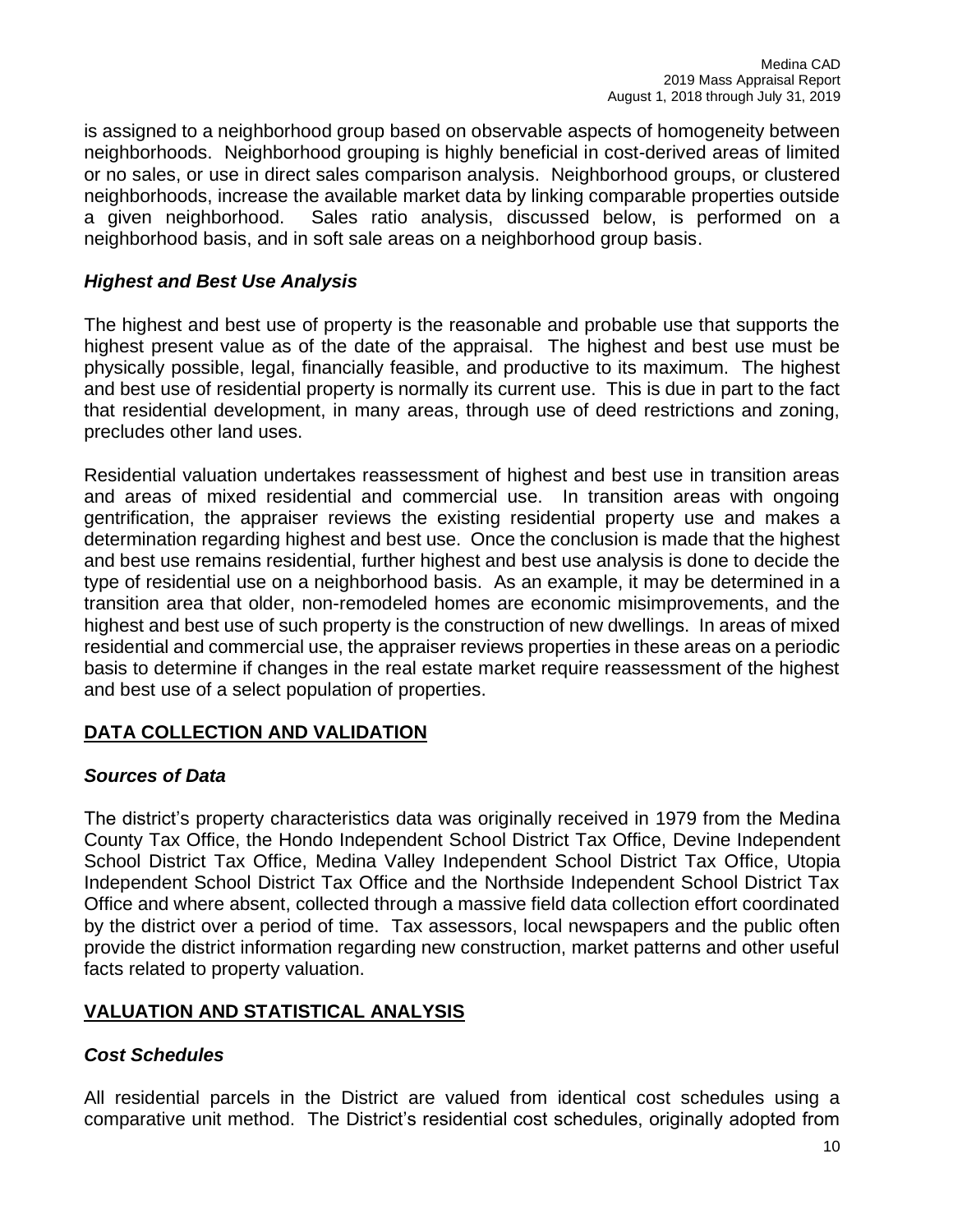a private mass appraisal firm, have been customized to fit Medina County's local residential building and labor market. The cost schedules are reviewed periodically as a result of state legislation requiring that the District cost schedules be within a range of plus or minus 10% from nationally recognized cost schedules.

A review of the residential cost schedule is performed annually and is revised as needed during each review. As part of this process, newly constructed sold properties at various levels of quality of construction in Medina County are reviewed. The property data characteristics of these properties are verified and photographs taken of the samples. CAD dwelling costs are compared against Marshall & Swift, a nationally recognized cost estimator. This process includes correlation of quality of construction factors from CAD and Marshall & Swift. The results of the comparison are analyzed using statistical measures, including stratification by quality and reviewing estimated building costs, plus land to sales prices. As a result of this analysis, a new regional multiplier may be developed to be used in the District's cost process.

## *Sales Information*

A sales file for the storage of "snapshot" sales data at the time of sale is maintained. Residential improved and vacant land sales, along with commercial improved and vacant land sales are maintained. Residential improved and vacant sales are collected from a variety of sources, including sales letters sent to buyer and seller, field discovery, protest hearings, Board of Realtor's MLS, various sale vendors, builders, and realtors. A system of type, source, validity and verification codes was established to define salient facts related to a property's purchase or transfer. School district or neighborhood sales reports are generated as an analysis tool for the appraiser in the development of value estimates.

# *Land Analysis*

Residential land analysis is conducted by the Chief Appraiser, with assistance from the Deputy Chief Appraiser. Together, they develop a base lot, primary rate, and assign each unique neighborhood its own cost table either by acres, square foot, or site value. These tables are designed to systematically value the primary and residual land based on a specified percentage of the primary rate. A computerized land table file stores the land information required to consistently value individual parcels within neighborhoods. Specific land influences are used, where necessary, to adjust parcels outside the neighborhood norm for such factors as view, shape, size, and topography, among others. The appraisers use abstraction and allocation methods to ensure that the land values created best reflect the contributory market value of the land to the overall property value.

# *Statistical Analysis*

Ratio studies are conducted on each of the residential valuation neighborhoods in the District to judge the two primary aspects of mass appraisal accuracy, being the level and uniformity of value. Appraisal statistics of central tendency and dispersion generated from sales ratios are available for each stratified neighborhood, the weighted mean, median, standard deviation, coefficient of variation, and coefficient of dispersion provide the Chief Appraiser a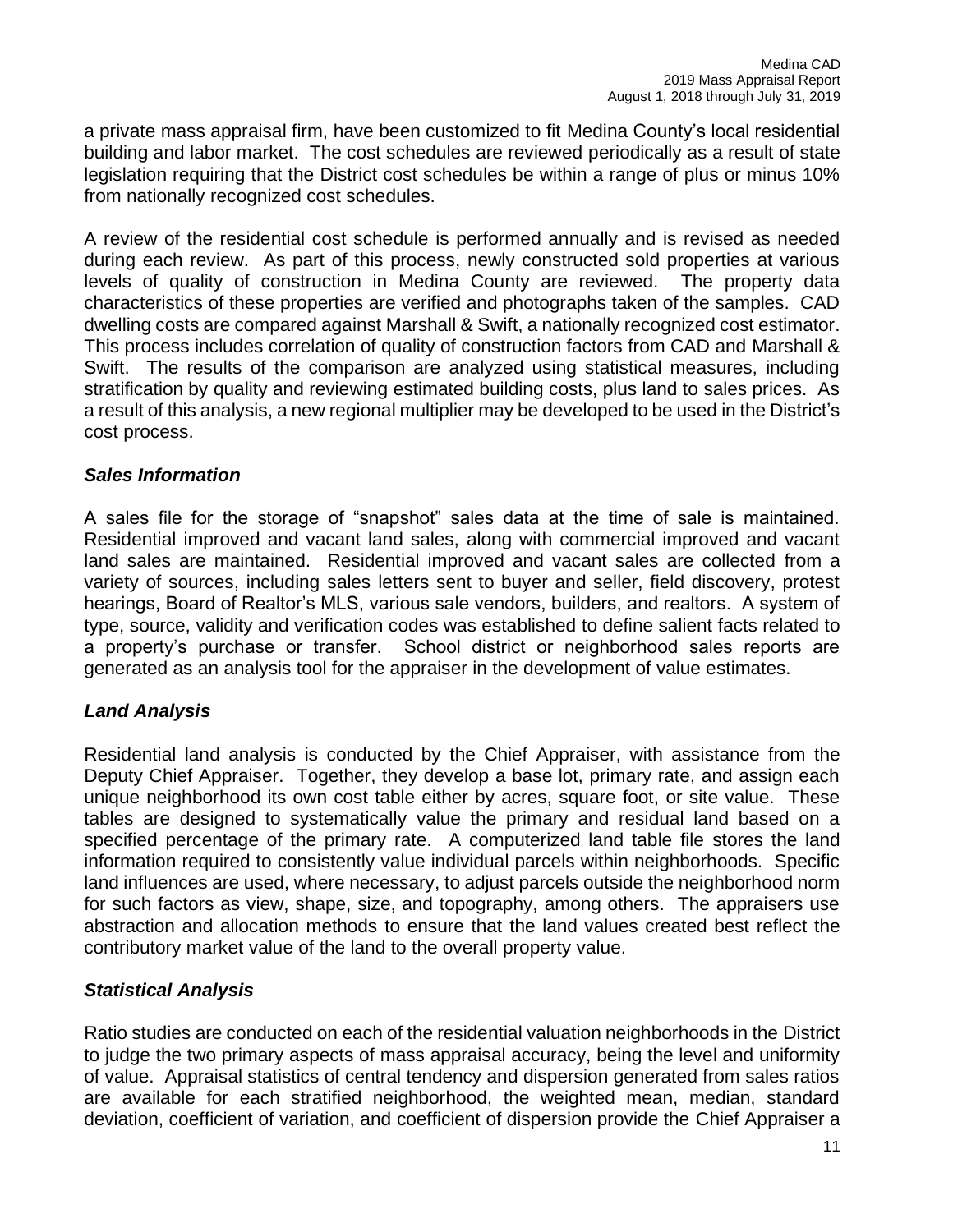tool by which to determine both the level and uniformity of appraised value on a stratified neighborhood basis. The level of appraised value is determined by the weighted mean for individual properties within a neighborhood, and a comparison of neighborhood weighted means reflect the general level of appraised value between comparable neighborhoods. Review of the standard deviation, coefficient of variation, and coefficient of dispersion discerns appraisal uniformity within and between stratified neighborhoods.

Generally, neighborhoods are reviewed on a three-year rotation basis by the Chief Appraiser or Deputy Chief Appraiser, through the sales ratio analysis process. The first phase involves neighborhood ratio studies that compare the recent sales prices of neighborhood properties to the appraised values of these sold properties. This set of ratio studies affords the appraiser an excellent means of judging the present level of appraised value and uniformity of the sales. The appraiser makes a preliminary decision, based on the sales ratio statistics and designated parameters for valuation update, as to whether the value level in a neighborhood needs to be updated in an upcoming reappraisal, or whether the level of market value in a neighborhood is at an acceptable level.

# *Market Adjustment or Trending Factors*

Neighborhood market adjustments or factors are developed from appraisal statistics provided from ratio studies and are used to ensure that estimated values are consistent with the market. The District's primary approach to the valuation of residential properties uses a hybrid cost-sales comparison approach. This type of approach accounts for neighborhood market influences not specified in the cost model.

The following equation denotes the hybrid model used:

## Land Value + RCN (Replacement Cost New) - Depreciation = Market Value

The market value equals the market adjustment factor times the land value plus the replacement cost new less depreciation. As the cost approach separately estimates both land and building values and uses depreciated replacement costs, which reflect only the supply side of the market, it is expected that adjustments to the cost values are needed to bring the level of appraisal to an acceptable standard. Market or location adjustments are applied uniformly within neighborhoods to account for location variances between market areas or across a jurisdiction.

If a neighborhood is to be updated, the Chief Appraiser and Deputy Chief Appraiser use cost ratio studies that compare recent sales prices of properties appropriately adjusted for the effects of time within a delineated neighborhood with the properties' actual cost value. The calculated ratio derived from the sum of the sold properties' cost value divided by the sum of the sales prices indicates the neighborhood level of value based on the unadjusted cost value for the sold properties. This cost-to-sale ratio is compared to the appraisal-to-sale ratio to determine the market adjustment factor for each neighborhood. This market adjustment factor is needed to trend the values obtained through the cost approach closer to the actual market evidenced by recent sales prices within a given neighborhood.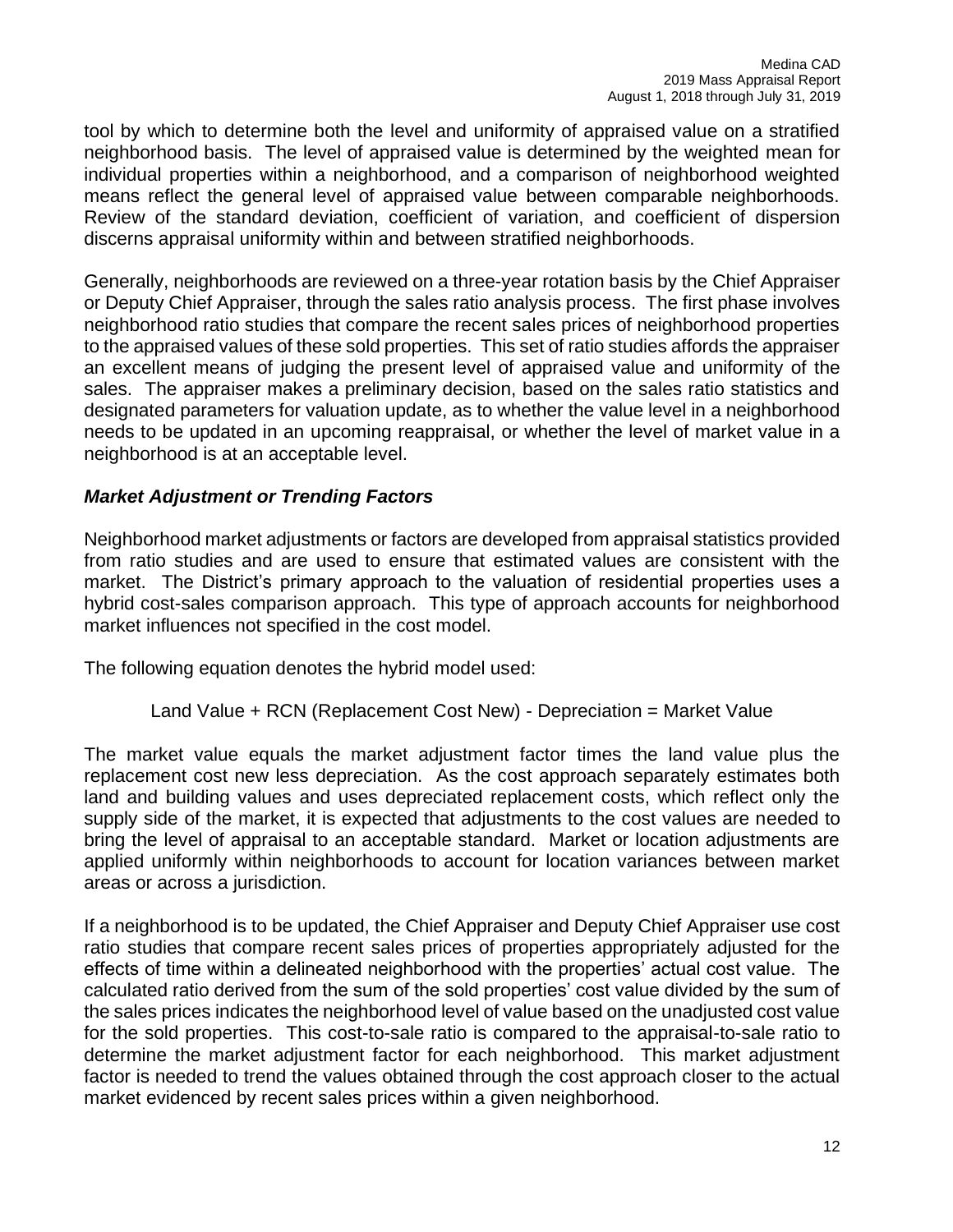The sales used to determine the market adjustment factor will reflect the market influences and conditions only for the specified neighborhood, thus producing more representative and supportable values. The market adjustment factor calculated for each updated neighborhood is applied uniformly to all properties within a neighborhood. Once the market-trend factors are applied, a second set of ratio studies is generated that compares recent sale prices with the proposed appraised values for these sold properties. From this set of ratio studies, the Chief Appraiser can judge the appraisal level and uniformity in both updated and nonupdated neighborhoods, and finally, for the school district as a whole.

# **TREATMENT OF RESIDENCE HOMESTEADS**

Beginning in 1998, the State of Texas implemented a constitutional classification scheme concerning the appraisal of residential property that receives a residence homestead exemption. Under the new law, beginning in the second year a property receives a homestead exemption, increases in the value of that property are "capped." The value for tax purposes (appraised value) of a qualified residence homestead will be the LESSER of:

- the market value; or
- the preceding year's appraised value; PLUS 10 percent for each year since the property was re-appraised; PLUS the value of any improvements added since the last re-appraisal.

Values of capped properties must be recomputed annually. If a capped property sells, the cap automatically expires as of January  $1<sup>st</sup>$  of the following year. In that following year, that home is reappraised at its market value to bring its appraisal into uniformity with other properties. An analogous provision applies to new homes. While a developer owns them, unoccupied residences are appraised as part of an inventory using the district's land value and the developer's construction costs as of the valuation date. However, in the year following sale, they are reappraised at market value.

Statistics produced from the market data include measures of central tendency (mean and median) that represent the level of appraised values, and measures of uniformity (coefficient of dispersion and coefficient of variation) that represent the consistency of appraised values within and between strata. Local data was used to develop time adjustments.

# **TREATMENT OF ACCOUNTS WITH PRIOR YEARS HEARINGS**

If the appraised value of a property is lowered by the Appraisal Review Board, that value is considered to be the appraised value of the property for that tax year. In the following tax year, the chief appraiser may not increase the appraised value of the property unless the increase by the chief appraiser is reasonably supported by substantial evidence when all of the reliable and probative evidence in the record is considered as a whole. If the appraised value is finally determined in a protest under Section 41.41(a) (2) or an appeal under Section 42.26, the chief appraiser may satisfy the requirement to reasonably support by substantial evidence an increase in the appraised value of the property in the following year by presenting evidence showing that the inequality in the appraisal of property has been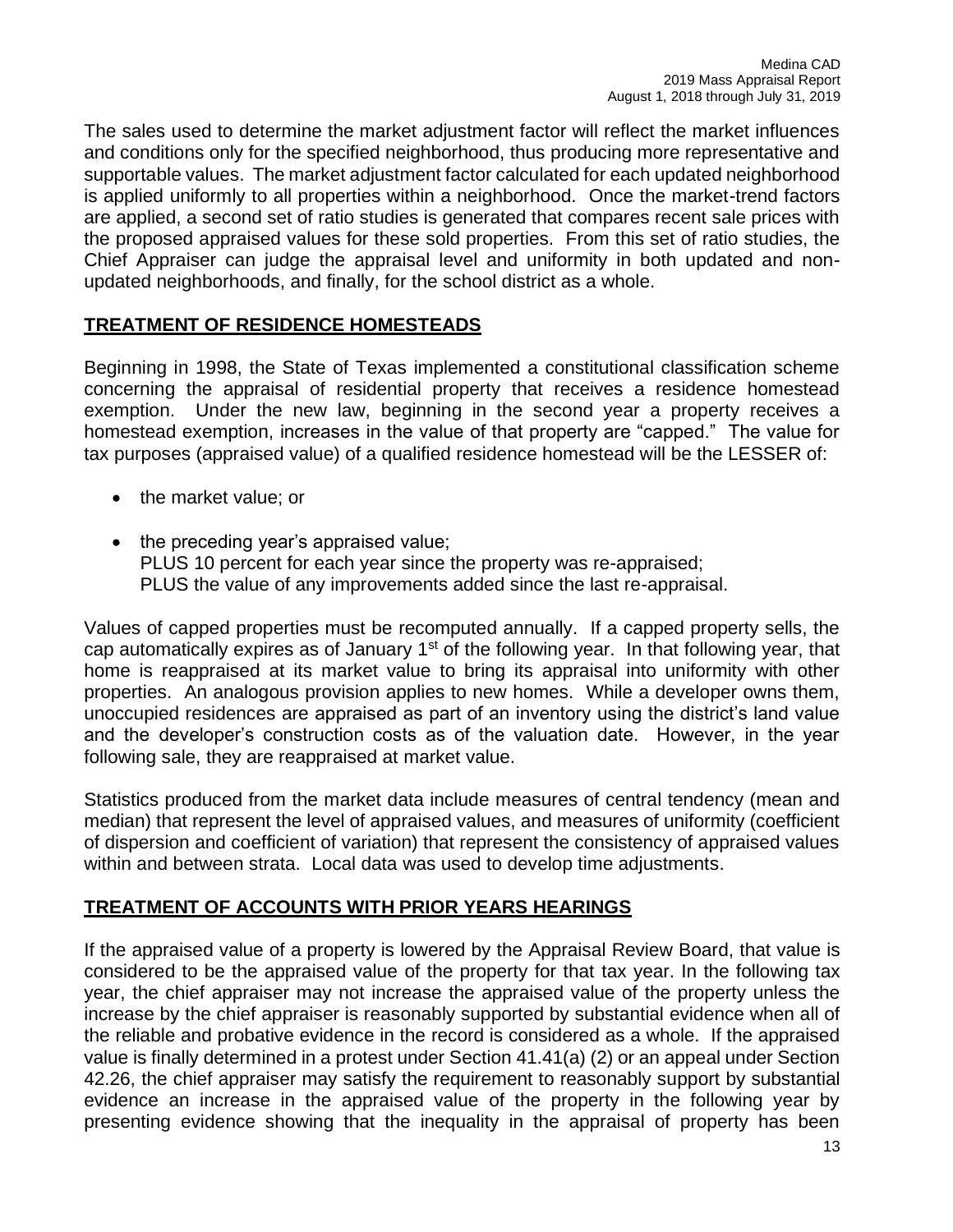corrected with regard to the properties that were considered in determining the value of the subject property. The burden of proof is on the chief appraiser to support an increase in the appraised value of property under circumstances described in the section.

# **INDIVIDUAL VALUE REVIEW PROCEDURES**

## *Field Review*

The Chief Appraiser and Deputy Chief Appraiser identify individual properties in critical need of field review through sales ratio analysis. Sold properties with a high variance in sales ratios are field reviewed at the time of the sale to check for accuracy of data characteristics.

As the District's parcel count has increased through new home construction, and the homes constructed in the boom years of the late 70's and early 80's experience remodeling, the appraisers are required to perform the field activity associated with transitioning and high demand neighborhoods. Sales activity has also resulted in a more substantial field effort on the part of the appraisers to review and resolve sales outliers. Additionally, the appraiser frequently field reviews subjective data items such as quality of construction, condition, and physical, functional and economic obsolescence, factors contributing significantly to the market value of the property. The areas to be physically inspected are identified in the appraisal districts' Biennial Reappraisal Plan. During this review, the appraiser is able to physically inspect both sold properties and unsold properties for comparability and consistency of values.

## *Office Review*

Given the amount of resources and time required to conduct a routine field review of all properties, homogeneous properties consisting of tract housing with a low variance in sales ratios and other properties having a recent field inspection date are value reviewed in the office. Ratio reports comparing previous values against proposed and final values are generated for all residential improved and vacant properties. The dollar amount and percentage of value difference are noted for each property within a delineated neighborhood allowing the appraiser to identify, research, and resolve value anomalies before final appraised values are released. Previous values resulting from a hearing protest are individually reviewed to determine if the value remains appropriate for the current year.

Once the Chief Appraiser is satisfied with the level and uniformity of value for each neighborhood, the estimates of value go into the computer system for notice.

## **PERFORMANCE TESTS**

#### *Sales Ratio Studies*

The primary analytical tool used by the Chief Appraiser to measure and improve performance is the ratio study. The District ensures that the appraised values that it produces meet the standards of accuracy in several ways. Overall sales ratios are generated for each school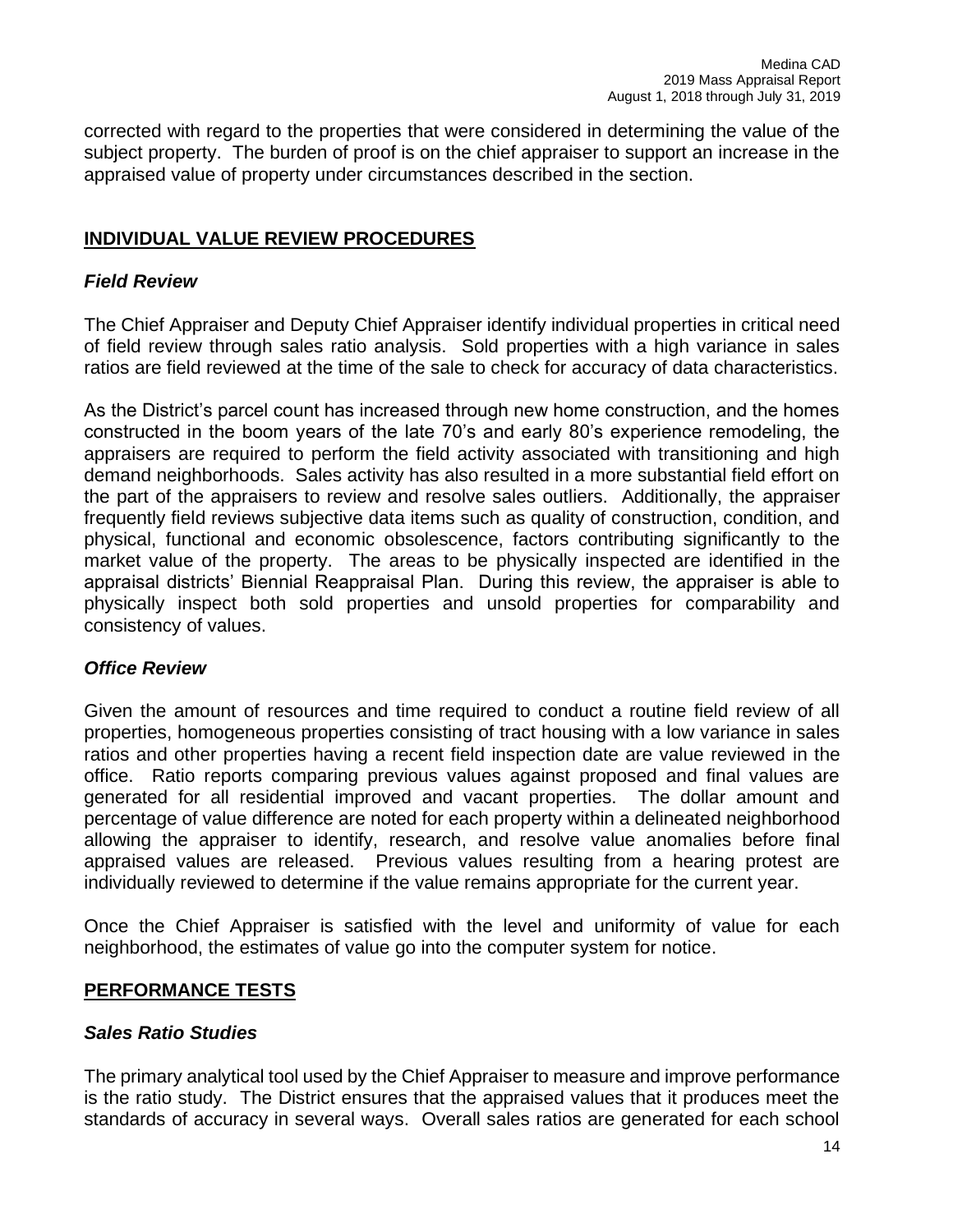district to allow the appraiser to review general market trends within their area of responsibility, and provide an indication of market appreciation over a specified period of time. Sales ratio studies are generated from computer statistical software for each school district and the appraisal district as a whole. Reported in the sales ratio statistics for each school district is a level of appraised value and uniformity profile by structure type (classification), median level of appraisal, weighted mean, and coefficient of dispersion. The computer-based ratio studies are designed to emulate the findings of the State Comptroller's annual property value study for category A and category E properties (single-family residential property). The neighborhood descriptive statistic, along with frequency distributions and scatter diagrams are reviewed for each neighborhood being updated for the current tax year.

# *Management Review Process*

Once the proposed value estimates are finalized, the Deputy Chief Appraiser reviews the sales ratios by neighborhood and present pertinent valuation data, such as, history of hearing protest, sale-to-parcel ratio, and level of appraisal to the Chief Appraiser for final review and approval. This review includes comparison of level of value between related neighborhoods within and across jurisdiction lines. The primary objective of this review is to ensure that the proposed values have met preset appraisal guidelines appropriate for the tax year in question.

# **COMMERCIAL PROPERTY VALUATION**

# **INTRODUCTION**

# *Appraisal Responsibility*

This mass appraisal assignment includes all of the commercially classed real property which falls within the responsibility of Eagle Appraisal & Consulting, Inc. The Commercial Appraiser appraises the fee simple interest of properties according to statute. However, the effect of easements, restrictions, encumbrances, leases, contracts or special assessments are considered on an individual basis, as is the appraisement of any non-exempt taxable fractional interests in real property. Fractional interests or partial holdings of real property are appraised in fee simple for the whole property and divided programmatically based on their prorated interests.

## *Appraisal Resources*

The improved real property appraisal responsibilities are categorized according to major property types of multi-family or apartment, office, retail, warehouse and special use (i.e., hotels, and nursing homes). The valuation assignment is generally divided geographically.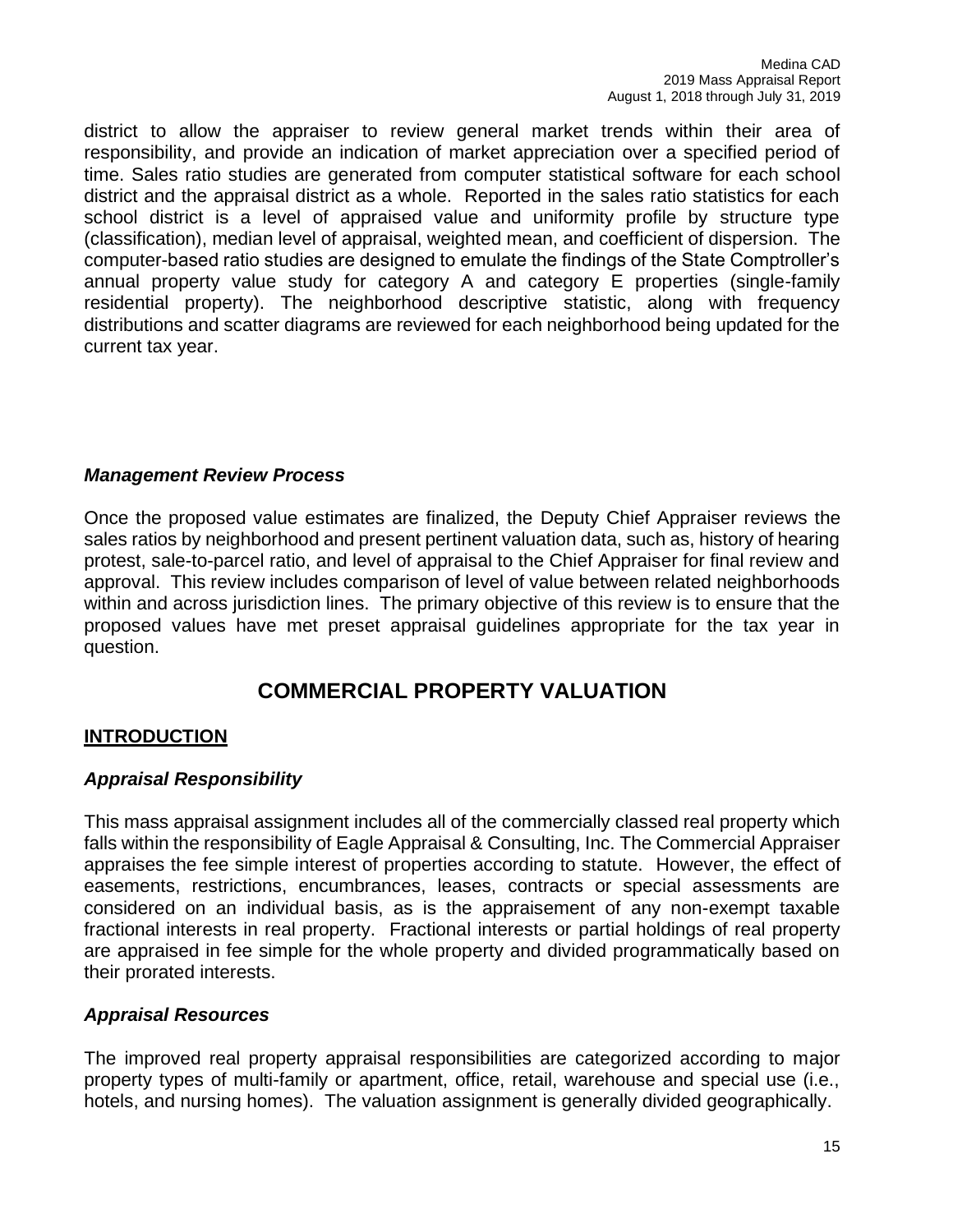# **Data**

The data used by the Commercial Appraiser includes verified sales of vacant land and improved properties and the pertinent data obtained from each (sales price levels, capitalization rates, income multipliers, equity dividend rates, marketing period, etc.). Other data used by the appraiser includes actual income and expense data (typically obtained through the hearings process), actual contract rental data, leasing information (commissions, tenant finish, length of terms, etc.), and actual construction cost data. In addition to the actual data obtained from specific properties, market data publications are also reviewed to provide additional support for market trends.

# **PRELIMINARY ANALYSIS**

# *Survey of Similar Jurisdictions*

The District coordinates its discovery and valuation activities with adjoining appraisal districts. Field trips, interviews and data exchanges with adjacent appraisal districts have been conducted to ensure compliance with state statutes. In addition, District administration and personnel interact with other assessment officials through professional trade organizations including the International Association of Assessing Officers (IAAO), Texas Association of Appraisal Districts (TAAD), and the Texas Association of Assessing Officers (TAAO)

# **VALUATION APPROACH**

# *Area Analysis*

Data on regional economic forces such as demographic patterns, regional location factors, employment and income patterns, general trends in real property prices and rents, interest rate trends, availability of vacant land, and construction trends and costs are collected from private vendors and public sources. Continuing education in the form of courses, approved by the TDLR, through IAAO, TAAO, and TAAD is provided to all District personnel, in order to assure appraisers are proficient in area analysis.

# *Neighborhood Analysis*

The neighborhood is comprised of the land area and commercially classed properties located within the boundaries of several separate market areas, including the incorporated cities of Castroville, Devine, Hondo LaCoste, Lytle, Natalia, and the unincorporated town area of D'Hanis. These areas consist of a wide variety of property types including residential, and commercial. Neighborhood analysis involves the examination of how physical, economic, governmental and social forces and other influences affect property values. The effects of these forces are also used to identify, classify, and organize comparable properties into smaller, manageable subsets of the universe of properties known as neighborhoods. In the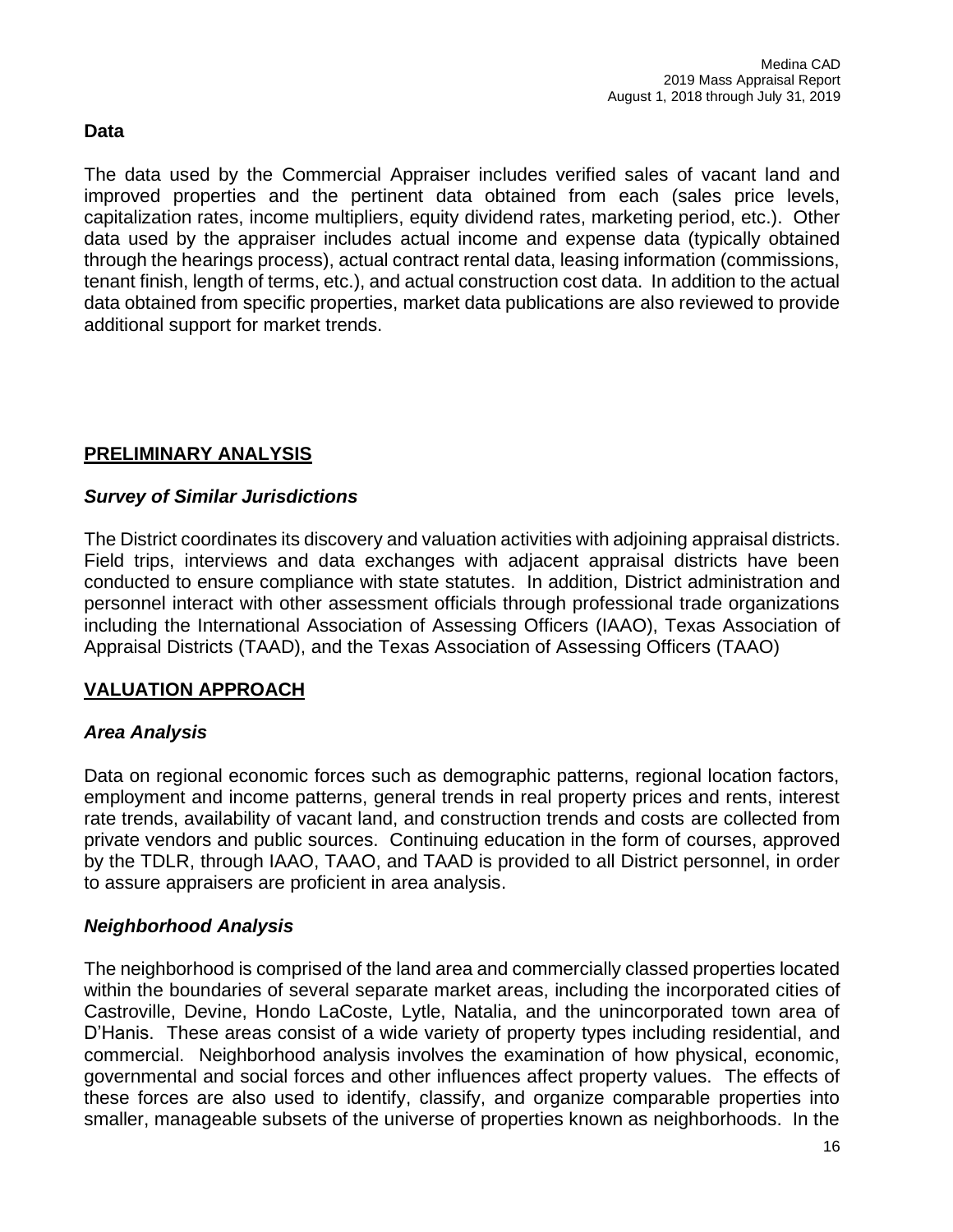mass appraisal of commercial properties, these subsets of a universe of properties are generally referred to as market areas or economic areas.

Economic areas are defined by each of the improved property use types (apartment, office, retail, warehouse and special use) based on an analysis of similar economic or market forces. These include, but are not limited to, similarities of rental rates, classification of projects (known as building class by area commercial market experts), date of construction, overall market activity or other pertinent influences. Economic area identification and delineation by each major property use type is the benchmark of the commercial valuation system. All income model valuation (income approach to value estimates) is economic area specific. Economic areas are periodically reviewed to determine if re-delineation is required.

# *Highest and Best Use Analysis*

The highest and best use is the most reasonable and probable use that generates the highest present value of the real estate as of the date of valuation. The highest and best use of any given property must be physically possible, legally permissible, financially feasible, and maximally productive. For improved properties, highest and best use is evaluated as improved and as if the site were still vacant. This assists in determining if the existing improvements have a transitional use, interim use, nonconforming use, multiple uses, speculative use, excess land, or a different optimum use if the site were vacant. For vacant tracts of land within these market areas, the highest and best use is considered speculative based on the surrounding land uses. Improved properties reflect a wide variety of highest and best uses which include, but are not limited to: office, retail, apartment, warehouse, light industrial, special purpose, or interim uses. In many instances, the property's current use is the same as its highest and best use. This analysis insures that an accurate estimate of market value (sometimes referred to as value in exchange) is derived.

On the other hand, value in use represents the value of a property to a specific user for a specific purpose. This is significantly different than market value, which approximates market price under the following assumptions: (i) no coercion of undue influence over the buyer or seller in an attempt to force the purchase or sale, (ii) well-informed buyers and sellers acting in their own best interests, (iii) a reasonable time for the transaction to take place, and (iv) payment in cash or its equivalent.

# *Market Analysis*

A market analysis relates directly to market forces affecting supply and demand. This study involves the relationships between social, economic, environmental, governmental, and site conditions. Current market activity including sales of commercial properties, new construction, new leases, lease rates, absorption rates, vacancies, allowable expenses (inclusive of replacement reserves), expense ratio trends, and capitalization rate studies are analyzed.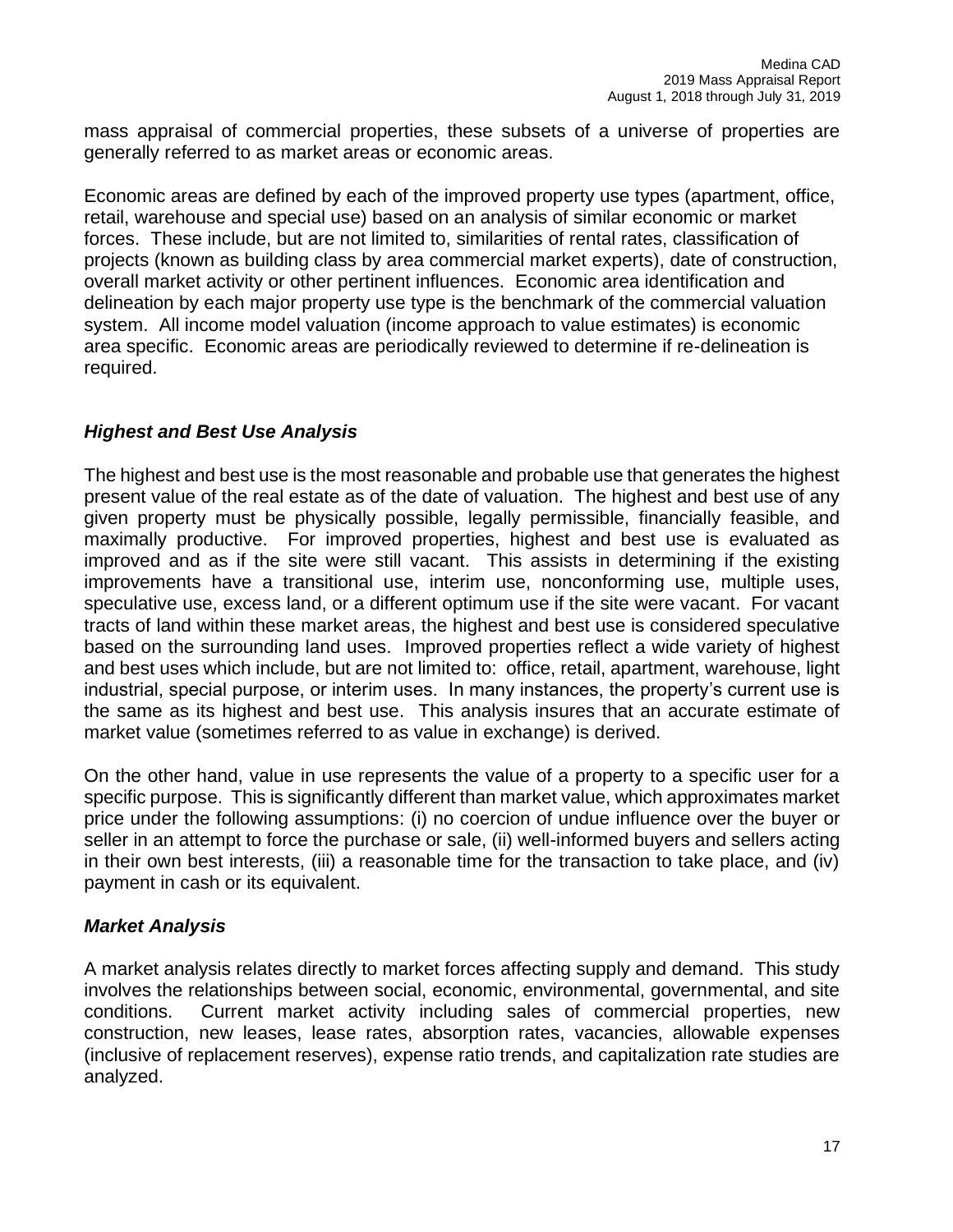# **DATA COLLECTION/VALIDATION**

## *Sources of Data*

In terms of commercial sales data, the District receives a copy of the deeds recorded in Medina County that convey commercially classed properties. The deeds involving a change in commercial ownership are entered into the sales information system and researched in an attempt to obtain the pertinent sale information. Other sources of sale data include the hearings process and local, regional and national real estate and financial publications.

## *Data Collection Procedures*

Data collection procedures have been established for residential, commercial, and personal property. Appraisers conduct field inspections and record information on the property record data card. This information is entered into the computer system and serves as the basis for the valuation of property. The quality of data used is of paramount importance to accurate valuation of taxable property. While production standards are established and upheld for the various field activities, quality of data is emphasized as the goal and responsibility of each appraiser. New appraisers are trained in the specifics of data collections.

For those properties involved in a transfer of commercial ownership, a sale file is produced which begins the research and verification process. The initial step in sales verification involves a computer-generated questionnaire, which is mailed to both parties in the transaction (Buyer and Seller). If the sales information is not obtained, other sources are contacted such as real estate agents and/or brokers, property managers or commercial vendors. In other instances, sales verification is obtained from local appraisers or others that may have the desired information. Finally, closing statements are often provided during the hearings process. The actual closing statement is the most reliable and preferred method of sales verification.

# **VALUATION ANALYSIS**

Model calibration involves the process of periodically adjusting the mass appraisal formulas, tables and schedules to reflect current local market conditions. Once the models have undergone the specification process, adjustments can be made to reflect new construction procedures, materials and/or costs, which can vary from year to year. The basic structure of a mass appraisal model can be valid over an extended period of time, with trending factors utilized for updating the data to the current market conditions. However, at some point, if the adjustment process becomes too involved, the model calibration technique can mandate new model specifications or a revised model structure.

# *Cost Schedules*

The cost approach to value is applied to all improved real property utilizing the comparative unit method. This methodology involves the utilization of national cost data reporting services as well as actual cost information on comparable properties whenever possible. Cost models are typically developed based on the Marshall Swift Valuation Service. Cost models include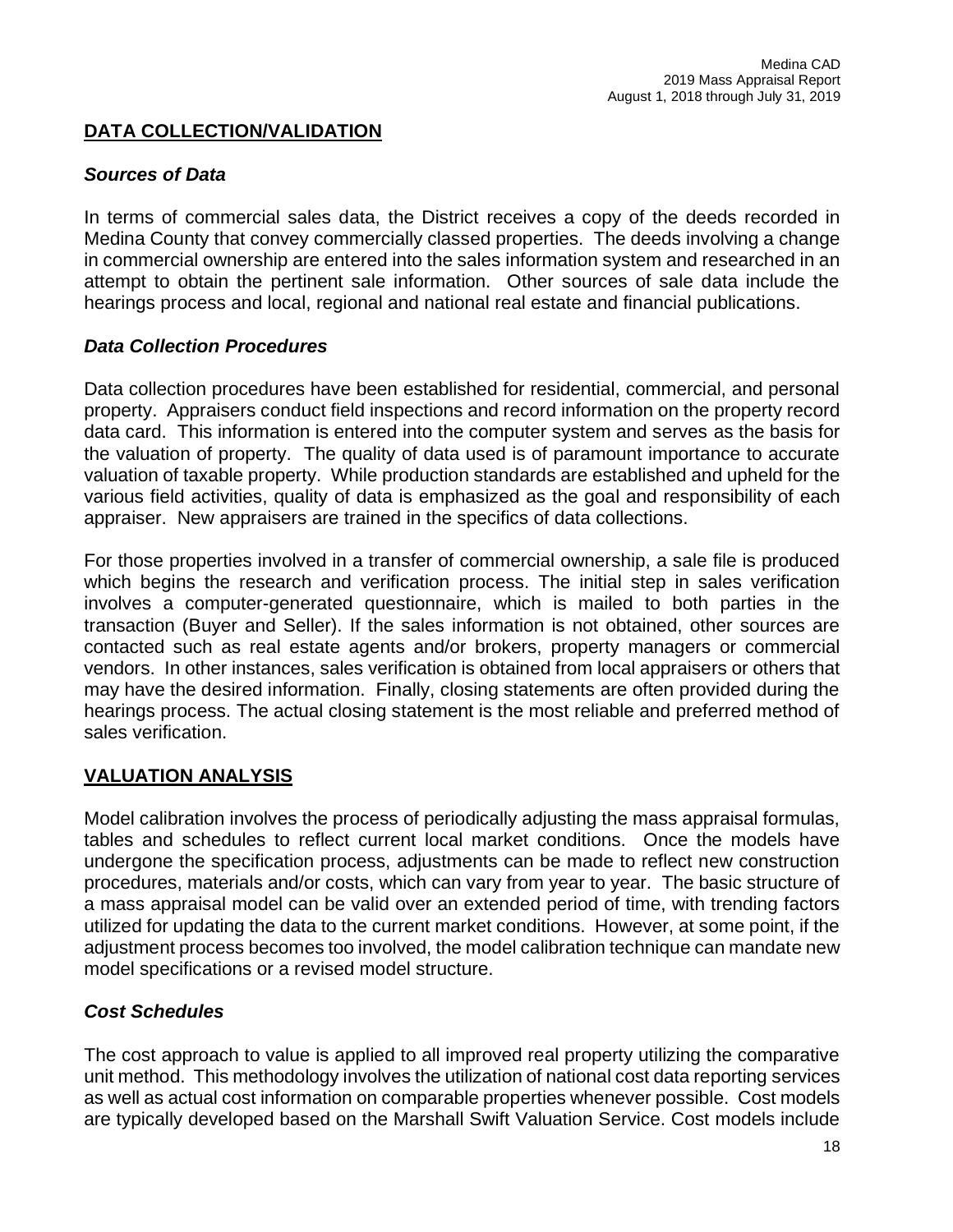the derivation of replacement cost new (RCN) of all improvements. These include comparative base rates, per unit adjustments and lump sum adjustments. This approach also employs the sales comparison approach in the valuation of the underlying land value. Time and location modifiers are necessary to adjust cost data to reflect conditions in a specific market and changes in costs over a period of time. Because a national cost service is used as a basis for the cost models, location modifiers are necessary to adjust these base costs specifically for Medina County. These modifiers are provided by the regional modifiers in Marshall Swift Valuation Service.

Depreciation schedules are developed based on what is typical for each property type at that specific age. These schedules are tested to ensure they are reflective of current market conditions. Effective age estimates are based on the utility of the improvements relative to where the improvement lies on the scale of its total economic life and its competitive position in the marketplace.

Market adjustment factors such as external and/or functional obsolescence can be applied if warranted. A depreciation calculation override can be used if the condition or effective age of a property varies from the norm by appropriately noting the physical condition and functional utility ratings on the property data characteristics. These adjustments are typically applied to a specific property type or location and can be developed via ratio studies or other market analyses. Accuracy in the development of the cost schedules, condition ratings and depreciation schedules will usually minimize the necessity of this type of an adjustment factor.

#### *Income consideration*

As income information is rarely shared and difficult to obtain, the District relies on the market or sales approach to value in most instances. However, when used, the income approach to value is applied to those real properties which are typically viewed by market participants as "income producing," and for which the income methodology is considered a leading value indicator. The first step in the income approach pertains to the estimation of market rent on a per unit basis. This is derived primarily from actual rent data furnished by property owners and from local market study publications. This per unit rental rate multiplied by the number of units results in the estimate of potential gross rent.

A vacancy and collection loss allowance is the next item to consider in the income approach. The projected vacancy and collection loss allowance is established from actual data furnished by property owners and on local market publications. This allowance accounts for periodic fluctuations in occupancy, both above and below an estimated stabilized level. The market derived stabilized vacancy and collection loss allowance is subtracted from the potential gross rent estimate to yield an effective gross rent.

Next a secondary income or service income is calculated as a percentage of stabilized effective gross rent. Secondary income represents escalations, reimbursements, and other miscellaneous income generated by the operations of real property. The secondary income estimate is derived from actual data collected and available market information. The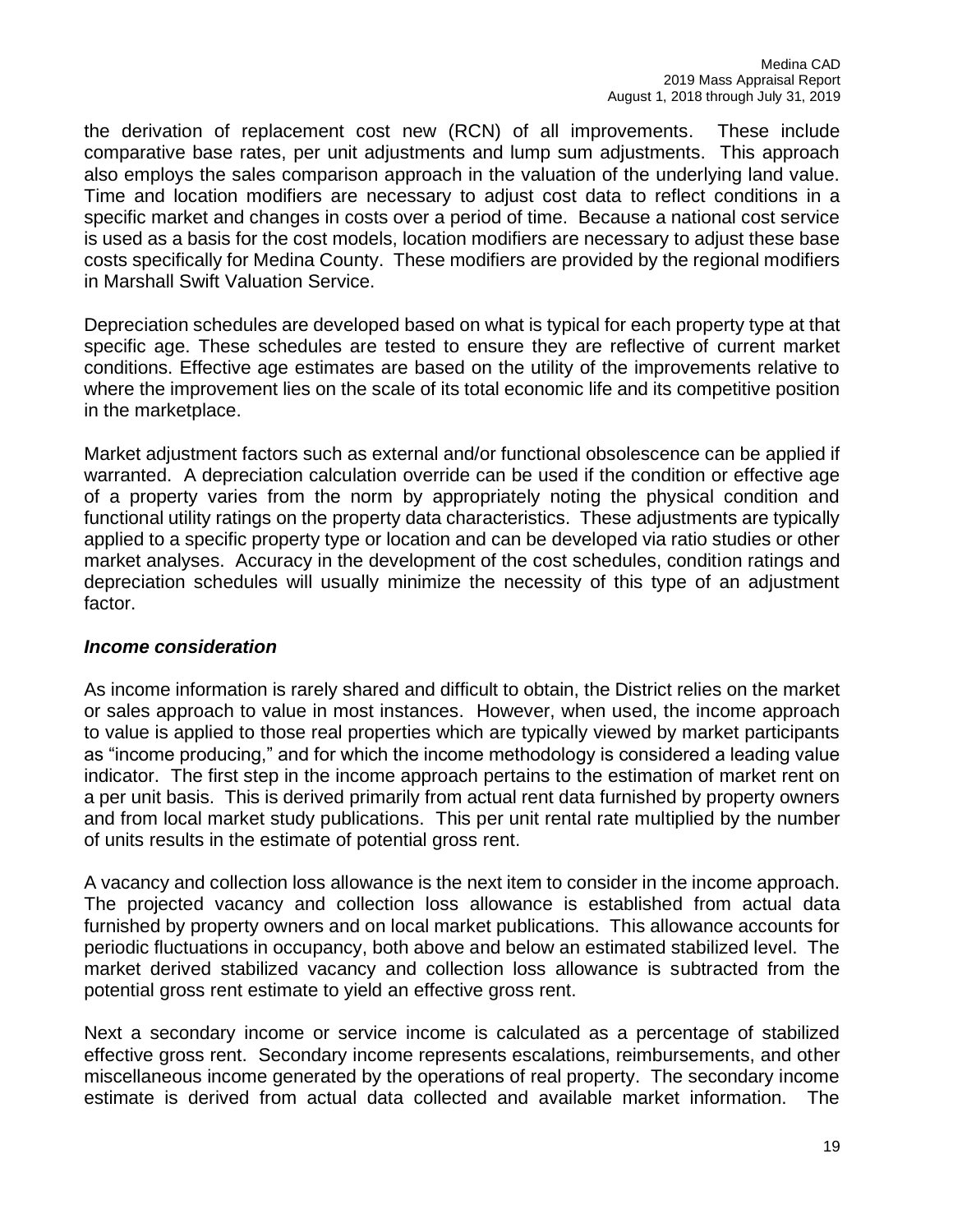secondary income estimate is then added to effective gross rent to arrive at an effective gross income.

Allowable expenses and expense ratio estimates are based on a study of the local market, with the assumption of prudent management. An allowance for non-recoverable expenses such as leasing costs and tenant improvements are included in the expenses. A nonrecoverable expense represents costs that the owner pays to lease rental space. Different expense ratios are developed for different types of commercial property based on use. A general office building is most often leased on a base year expense stop. This lease type stipulates that the owner is responsible for all expenses incurred during the first year of the lease. However, any amount in excess of the total per unit expenditure in the first year is the responsibility of the tenant. Under this scenario, if the total operating expense in year one (1) equates to \$8.00 per square foot, any increase in expense over \$8.00 per square foot throughout the remainder of the lease term would be the responsibility of the tenant. As a result, expense ratios are implemented based on the type of commercial property.

Another form of allowable expense is the replacement of short-lived items (such as roof or floor coverings, air conditioning or major mechanical equipment or appliances) requiring expenditures of large lump sums. When these capital expenditures are analyzed for consistency and adjusted, they may be applied on an annualized basis as stabilized expenses. When performed according to local market practices by commercial property type, these expenses when annualized are known as replacement reserves.

Subtracting the allowable expenses (inclusive of non-recoverable expenses and replacement reserves) from the effective gross income yields an estimate of net operating income.

Rates and multipliers are used to convert income into an estimate of market value. These include income multipliers, overall capitalization rates, and discount rates. Each of these is used in specific applications. Rates and multipliers also vary between property types, as well as by location, quality, condition, design, age, and other factors. Therefore, application of the various rates and multipliers must be based on a thorough analysis of the market.

Capitalization analysis is used in the income approach models. This methodology involves the capitalization of net operating income as an indication of market value for a specific property. Capitalization rates, both overall (going-in) cap rates for the direct capitalization method and terminal cap rates for discounted cash flow analyses, can be derived from the market. Sales of improved properties from which actual income and expense data are obtained provide a very good indication of what a specific market participant is requiring from an investment at a specific point in time. In addition, overall capitalization rates can be derived from the built-up method (band-of-investment). This method relates to satisfying the market return requirements of both the debt and equity positions of a real estate investment. This information is obtained from real estate and financial publications.

Rent loss concessions are made on specific properties with vacancy problems. A rent loss concession accounts for the impact of lost rental income while the building is moving toward stabilized occupancy. The rent loss is calculated by multiplying the rental rate by the percent difference of the property's stabilized occupancy and its actual occupancy. Build-out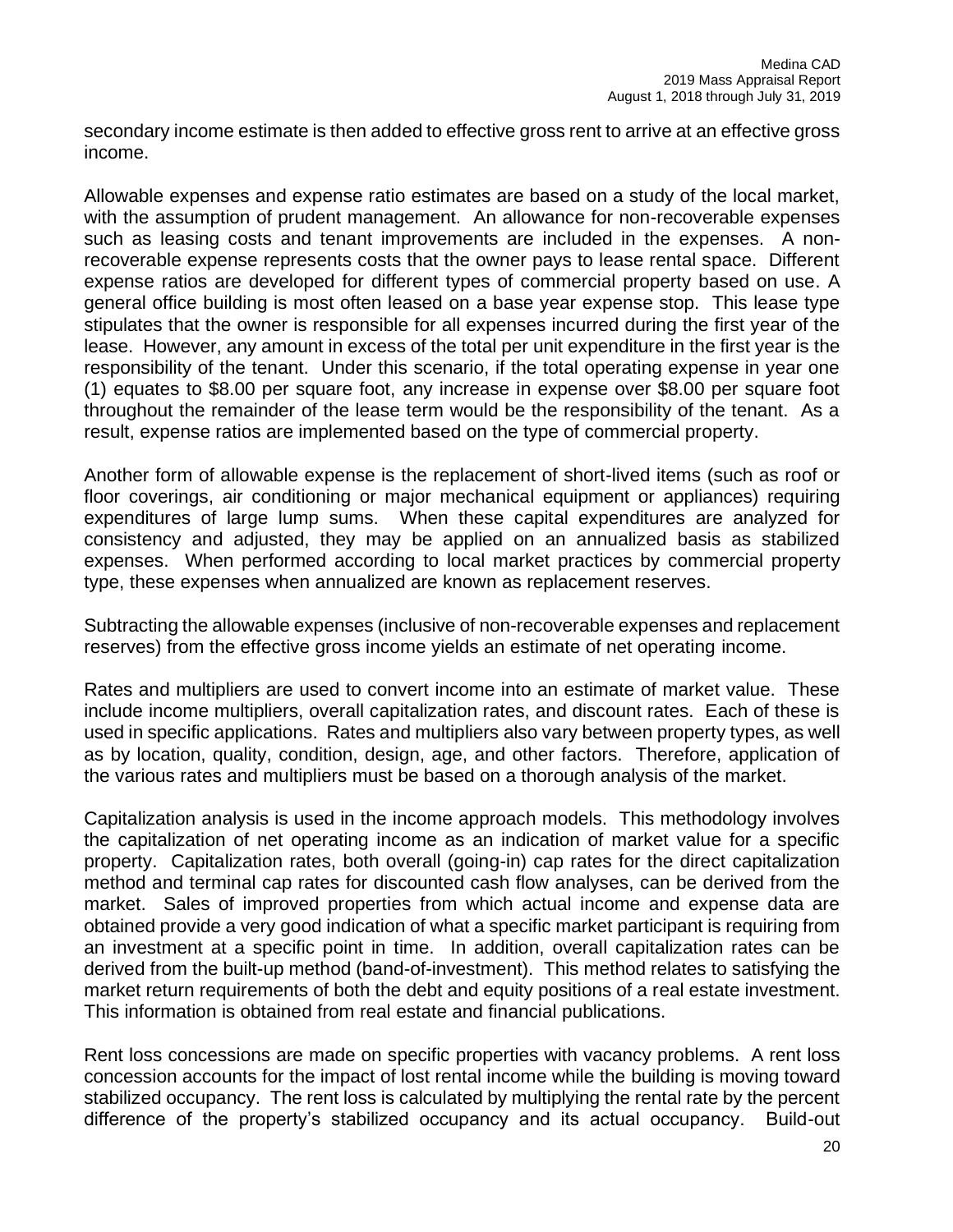allowances (for first generation space or retrofit/second generation space as appropriate) and leasing expenses are added to the rent loss estimate. The total adjusted loss from these real property operations is discounted using an acceptable risk rate. The discounted value (inclusive of rent loss due to extraordinary vacancy, build-out allowances and leasing commissions) becomes the rent loss concession and is deducted from the value indication of the property at stabilized occupancy. A variation of this technique allows that for every year that the property's actual occupancy is less than stabilized occupancy a rent loss deduction may be estimated.

Income approach is seldom used due to the fact that sufficient reliable data is not available for applying this method to commercial property.

# *Sales Comparison (Market) Approach*

Although all three of the approaches to value are based on market data, the Sales Comparison Approach is most frequently referred to as the Market Approach. This approach is utilized not only for estimating land value but also in comparing sales of similarly improved properties to each parcel on the appraisal roll. As previously discussed in the Data Collection/Validation section of this report, pertinent data from actual sales of properties, both vacant and improved, is pursued throughout the year in order to obtain relevant information that can be used in all aspects of valuation. Sales of similarly improved properties can provide a basis for the depreciation schedules in the Cost Approach, rates and multipliers used in the Income Approach, and as a direct comparison in the Sales Comparison Approach. Improved sales are also used in ratio studies, which afford the appraiser an excellent means of judging the present level and uniformity of the appraised values.

## *Final Valuation Schedules*

Based on the market data analysis and review discussed previously in the cost, income and sales approaches, the cost and income models are calibrated and finalized. The calibration results are keyed into the schedules and models on the PACS system for utilization on all commercial properties in the district. The schedules and models are summarized in the Commercial Review Manual. This manual is provided to appraisers and is made available to the public.

# *Statistical and Capitalization Analysis*

Statistical analysis of final values is an essential component of quality control. This methodology represents a comparison of the final value against the standard and provides a concise measurement of the appraisal performance. Statistical comparisons of many different standards are used including sales of similar properties, the previous year's appraised value, audit trails, value change analysis and sales ratio analysis.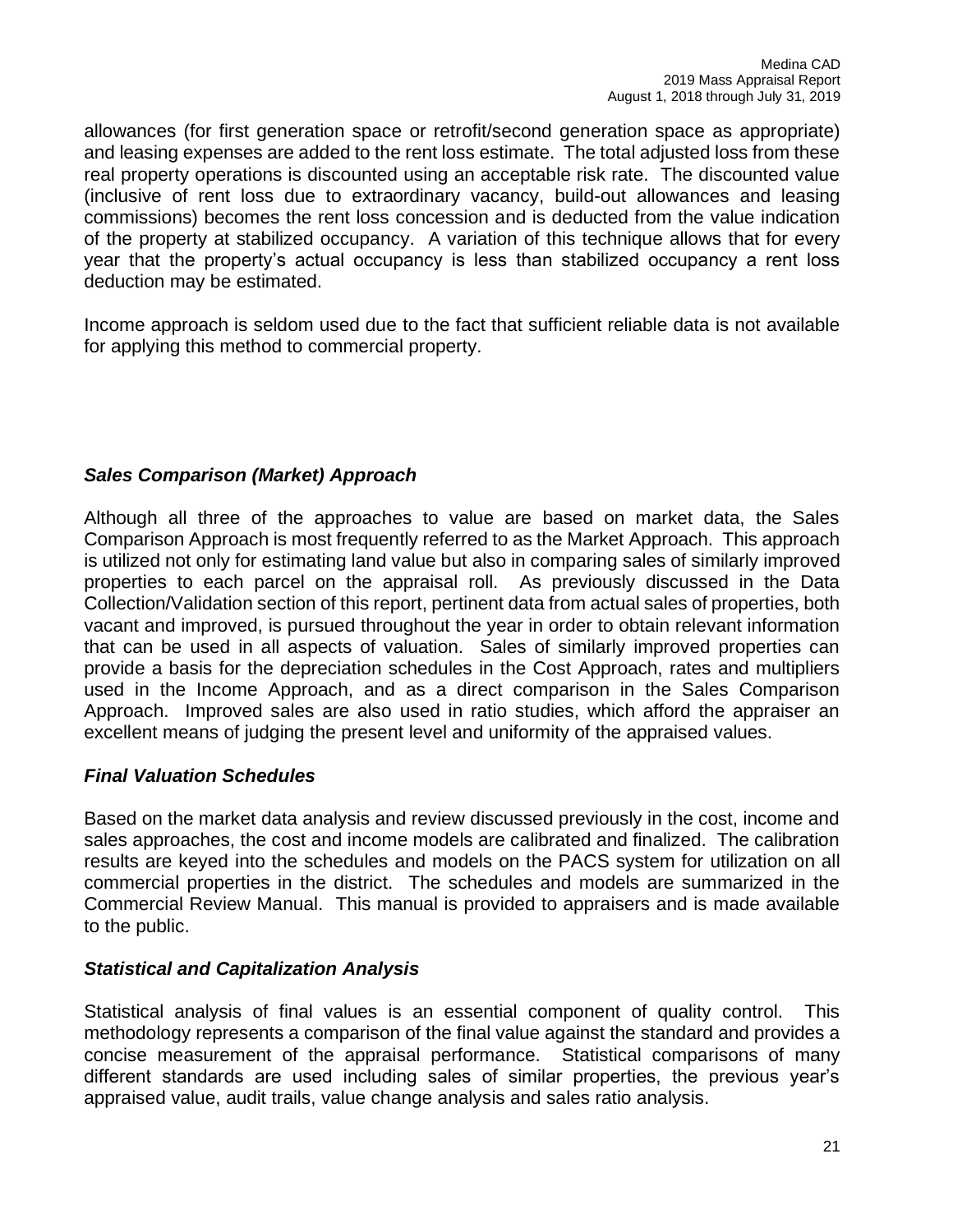Appraisal statistics of central tendency and dispersion generated from sales ratios are available for each property type. These summary statistics including, but not limited to, the weighted mean, standard deviation and coefficient of variation, provide an analytical tool by which to determine both the level and uniformity of appraised value of a particular property type. The level of appraised values can be determined by the weighted mean for individual properties within a specific type, and a comparison of weighted means can reflect the general level of appraised value. Review of the standard deviation and the coefficient of variation can discern appraisal uniformity within a specific property type.

The Chief Appraiser and Deputy Chief Appraiser review every commercial property type annually through the sales ratio analysis process. The first phase involves ratio studies that compare the recent sales prices of properties to the appraised values of the sold properties. This set of ratio studies affords the appraiser an excellent means of judging the present level of appraised value and uniformity of the appraised values. The appraiser makes a preliminary decision, based on the sales ratio statistics and designated parameters for valuation update, as to whether the value level of a particular property type needs to be updated in an upcoming reappraisal, or whether the level of market value is at an acceptable level.

Potential gross rent estimates, occupancy levels, secondary income, allowable expenses (inclusive of non-recoverable and replacement reserves), net operating income and capitalization rate and multipliers are continuously reviewed utilizing frequency distribution methods or other statistical procedures or measures. Income model conclusions are compared to actual information obtained on individual commercial properties during the hearings process as well as information from published sources and area vendors.

## **INDIVIDUAL VALUE REVIEW PROCEDURES**

## *Field Review*

The date of last inspection, extent of that inspection, and the Medina CAD appraiser responsible are listed in the CAMA system. If a property owner disputes the District's records concerning this data in a protest hearing, CAMA may be altered based on the credibility of the evidence provided. Typically, a new field check is then requested to verify this evidence for the current year's valuation or for the next year's valuation. In addition, if a building permit is filed for a particular property indicating a change in characteristics, that property is added to a work file. Finally, even though every property cannot be inspected each year, each appraiser typically is designated certain segments of their area of responsibility to conduct field checks.

Appraisers are somewhat limited in the time available to field review all commercial properties of a specific use type. However, a major effort is made by appraisers to field review as many properties as possible or economic areas experiencing large numbers of remodels, renovations, or retrofits, changes in occupancy levels or rental rates, new leasing activity, new construction, or wide variations in sale prices. Additionally, the appraisers frequently field review subjective data items such as building class, quality of construction (known as cost modifiers), condition, and physical, functional and economic obsolescence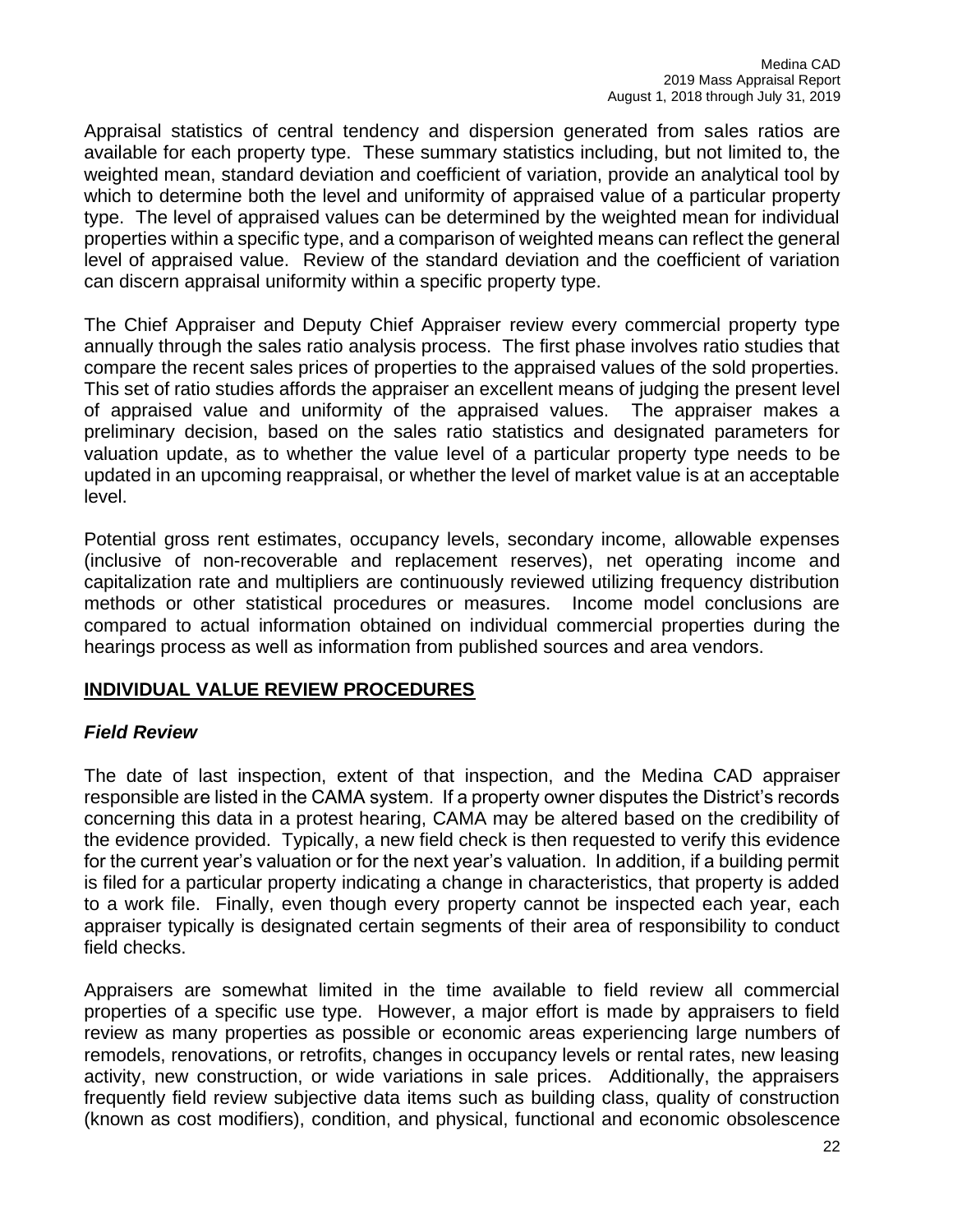factors contributing significantly to the market value of the property. In some cases, field reviews are warranted when sharp changes in occupancy or rental rate levels occur between building classes or between economic areas. With preliminary estimates of value in these targeted areas, the Chief Appraiser and Deputy Chief Appraiser test computer assisted values against their own appraisal judgment.

# *Office Review*

Office reviews are completed on properties not subject to field inspections. Office reviews are typically limited by the data presented in final value reports. These reports summarize the pertinent data of each property as well as comparing the previous values (two-year value history) to the proposed value conclusions of the various approaches to value. These reports show proposed percentage value changes, income model attributes or overrides, economic factor (cost overrides) and special factors affecting the property valuation such as new construction status, prior year litigation and a three years sales history (USPAP property history requirement for non-residential property). The Chief Appraiser may review methodology for appropriateness to ascertain that it was completed in accordance with USPAP or more stringent statutory and district policies. This review is performed after preliminary ratio statistics have been applied. If the ratio statistics are generally acceptable overall the review process is focused primarily on locating skewed results on an individual basis. Previous values resulting from protest hearings are individually reviewed to determine if the value remains appropriate for the current year based on market conditions. Each appraiser's review is limited to properties in their area of responsibility by property type (improved) or geographic area (commercial vacant land).

Once the Chief Appraiser is satisfied with the level and uniformity of value for each commercial property, the estimates of value are prepared for noticing.

# **PERFORMANCE TESTS**

The primary tool used to measure mass appraisal performance is the ratio study. A ratio study compares appraised values to market values. In a ratio study, market values (value in exchange) are typically represented by sales prices (i.e., sales ratio study). Independent, expert appraisals may also be used to represent market values in a ratio study (i.e., appraisal ratio study). If there are not enough sales to provide necessary representativeness, independent appraisals can be used as indicators for market value. This can be particularly useful for commercial, warehouse or industrial real property for which sales are limited. In addition, appraisal ratios studies can be used for properties statutorily not appraised at market value, but reflect the use-value requirement. An example of this are multi-family housing projects subject to subsidized rent provisions or other governmental guarantees as provided by legislative statutes (affordable housing) or agricultural lands to be appraised on the basis of productivity or use value.

The District has adopted the policies of the IAAO STANDARD ON RATIO STUDIES, circa July, 1999, regarding its ratio study standards and practices. Ratio studies generally have six basic steps: (1) determination of the purpose and objectives, (2) data collection and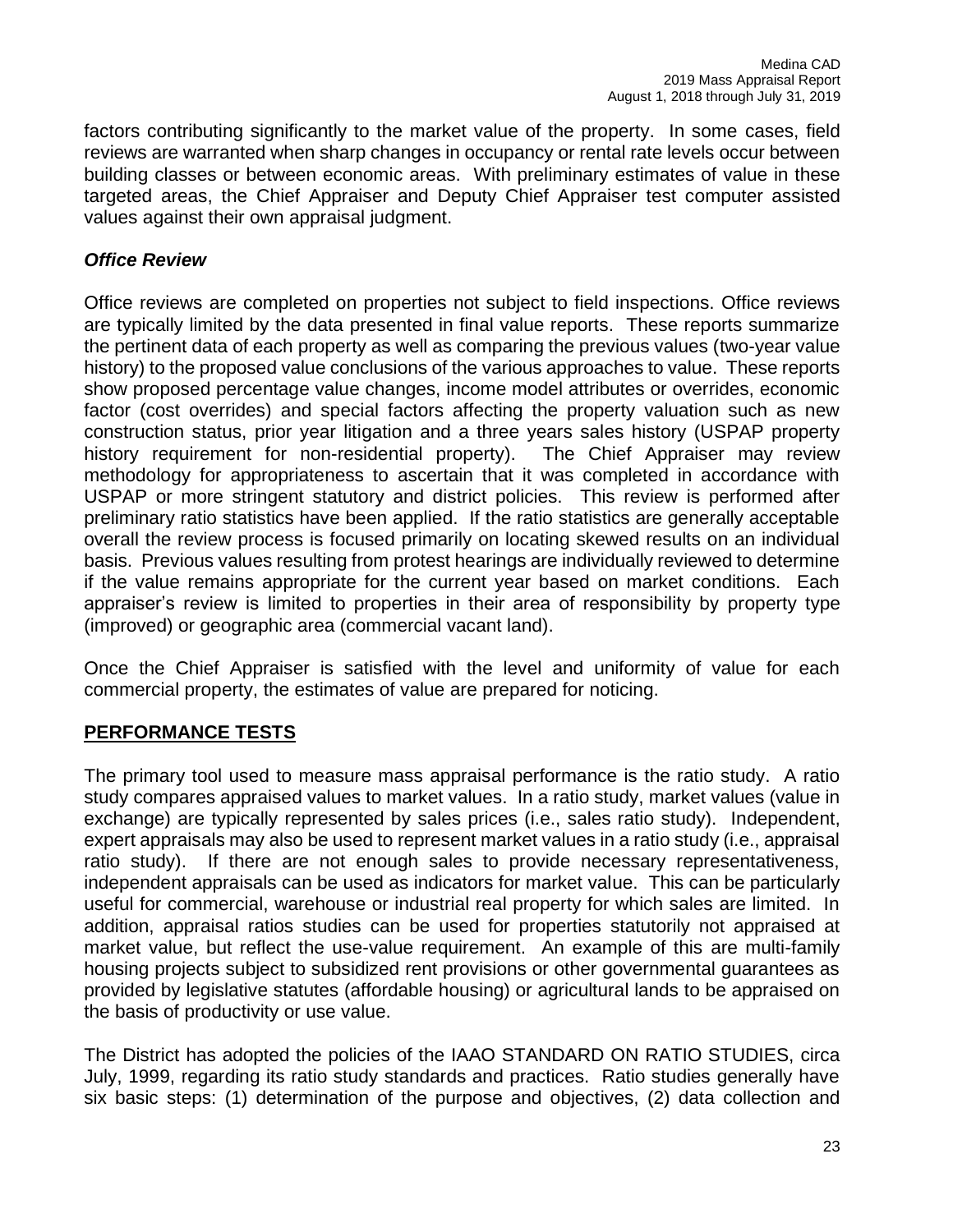preparation, (3) comparing appraisal and market data, (4) stratification, (5) statistical analysis, and (6) evaluation and application of the results.

# *Sales Ratio Studies*

Sales ratio studies are an integral part of establishing equitable and accurate market value estimates, and ultimately assessments for this taxing jurisdiction. The primary uses of sale ratio studies include the determination of a need for general reappraisal; prioritization of selected groups of property types for reappraisal, identification of potential problems with appraisal procedures, assistance in market analyses, and calibration of models used to derive appraised values during valuation or reappraisal cycles; however, these studies cannot be used to judge the accuracy of an individual property appraised value. The Medina County Appraisal Review Board may make individual value adjustments based on unequal appraisal (ratio) protest evidence submitted on a case-by-case basis during the hearing process.

Chief Appraiser and Deputy Chief Appraiser utilize desktop applications such as Microsoft Excel, to evaluate subsets of data by economic area or a specific and unique data item. On the desktop, these may be customized and performed by building class and age basis. In many cases, field checks may be conducted to insure the ratios produced are accurate and the appraised values utilized are based on accurate property data characteristics. These ratio studies aid the appraisers by providing an indication of market activity by economic area or changing market conditions (appreciation or depreciation).

# **BUSINESS PERSONAL PROPERTY VALUATION**

## **INTRODUCTION**

## *Appraisal Responsibility*

There are four different personal property types appraised by the district's personal property section: Business Personal Property accounts; Leased Assets; Vehicles; and Multi-Location Assets. There are approximately 1,584 business personal property accounts in Medina County.

## *Appraisal Resources*

## Personnel

The personal property staff consists of one Business Personal Property Appraiser, with support from all the field appraisers, the support staff, and the Chief Appraiser and Deputy Chief Appraiser.

## Data

A common set of data characteristics for each personal property account in Medina County is collected in the field and data entered to the District's computer. The property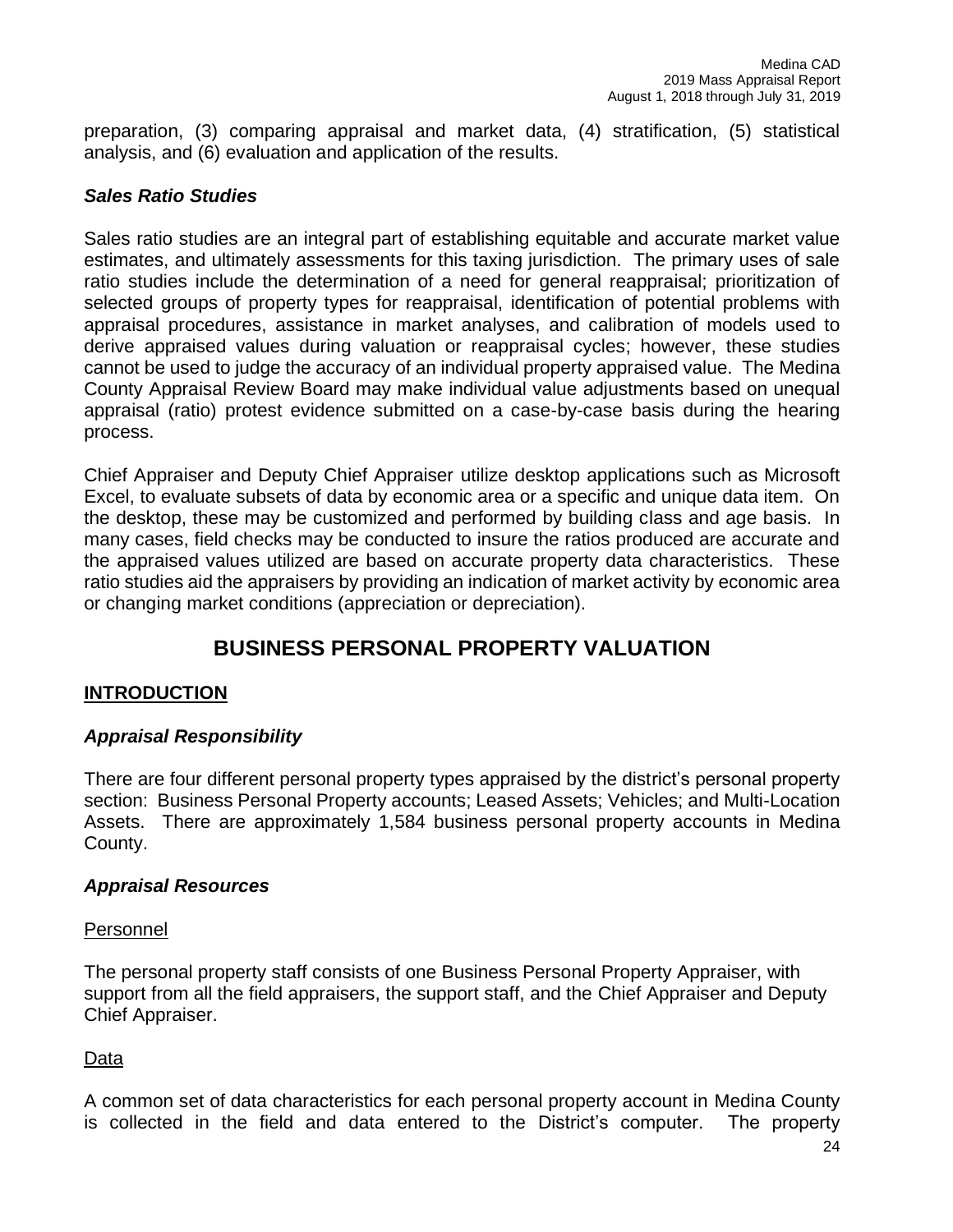characteristic data drives the computer-assisted personal property appraisal system. The data is collected by the Business Personal Property appraiser.

# **VALUATION APPROACH**

# *SIC Code Analysis*

Three-digit numeric codes, called Standard Industrial Classification (SIC) codes, developed by the federal government, are used by the District, as a method for classifying personal property by business type.

# *Highest and Best Use Analysis*

The highest and best use of property is the reasonable and probable use that supports the highest present value as of the date of the appraisal. The highest and best use must be physically possible, legal, financially feasible, and productive to its maximum. The highest and best use of personal property is normally its current use.

# **DATA COLLECTION/VALIDATION**

## *Data Collection Procedures*

Personal property data collection procedures are published and distributed to the Business Personal Property Appraiser. The appraisal procedures are reviewed and revised periodically to meet the changing requirements of field data collection.

# *SOURCES OF DATA*

## Business Personal Property

The District's property characteristic data was originally received from Medina County and various school district records in 1980, and where absent, collected through a massive field data collection effort coordinated by the district over a period of time. When revaluation activities permit, the Business Personal Property appraiser collects new data via an annual field drive-out. This project results in the discovery of new businesses not revealed through other sources. Various discovery publications such as the assumed names, newspaper ads, internet, yellow pages of the telephone directory and state sales tax listings are also used to discover personal property. The Tax Assessor, city and local newspapers, and the public often provide the District with information regarding new personal property and other useful facts related to property valuation.

## Vehicles

An outside vendor provides the District with a listing of vehicles within Medina County. The vendor develops this listing from the Texas Department of Transportation (TXDOT) Title and Registration Division records. Other sources of data include property owner renditions and field inspections.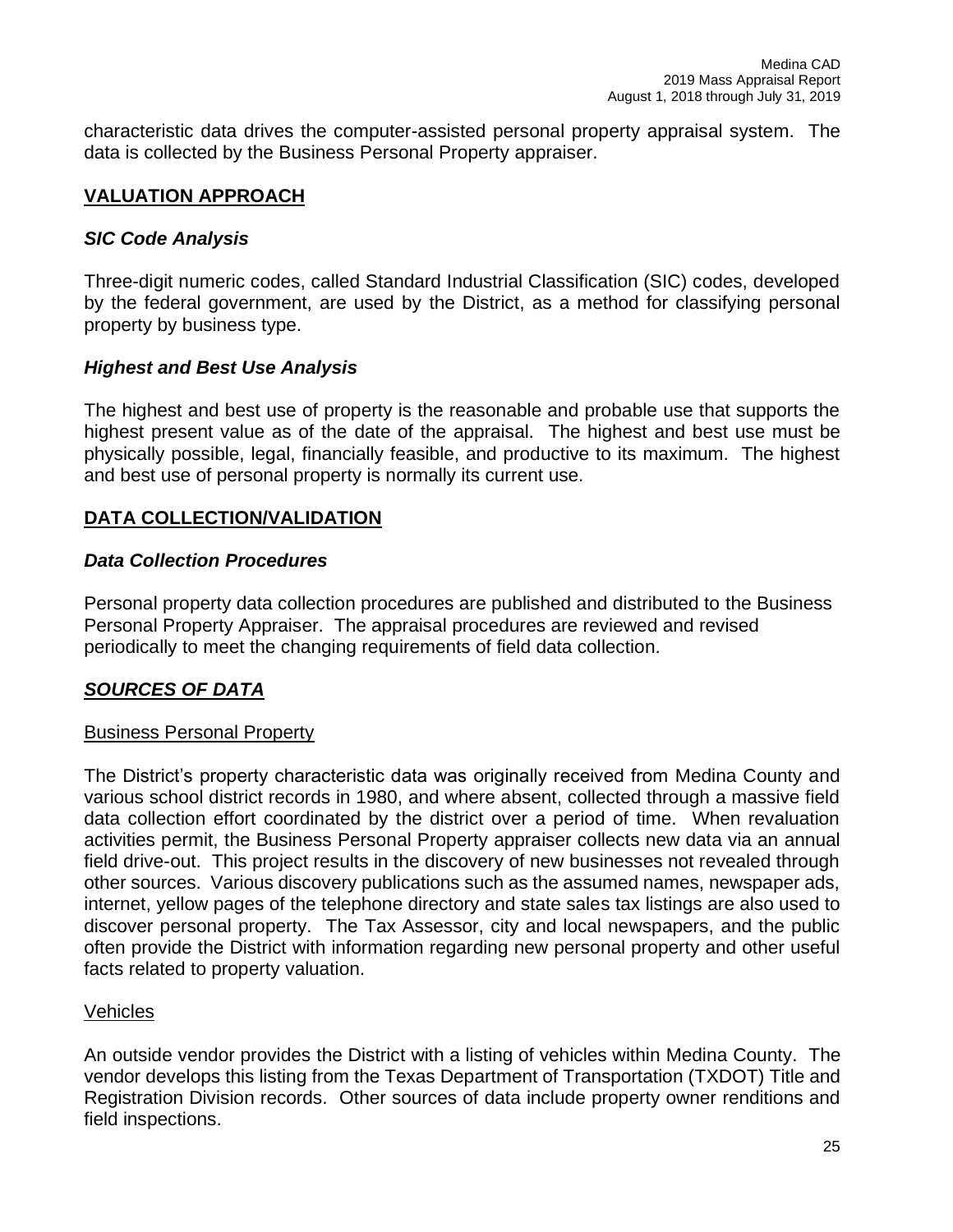#### Leased and Multi-Location Assets

The primary sources of leased and multi-location assets are property owner renditions. Other sources of data include field inspections.

## **VALUATION AND STATISTICAL ANALYSIS**

# *Cost Schedules*

As Medina County has very few chain store businesses, most being considered the "Mom & Pop" type, the District does not use cost schedules in valuing personal property. Costs are developed using local market research and by working personal property renditions.

# *Statistical Analysis*

Summary statistics including, but not limited to, the median, weighted mean, and standard deviation, provide the appraisers an analytical tool by which to determine both the level and uniformity of appraised value by SIC code. Review of the standard deviation can discern appraisal uniformity within SIC codes. (upon the availability of information)

## *Depreciation Schedule and Trending Factors*

## Business Personal Property

The District's primary approach to the valuation of business personal property is the review of renditions and, where renditions appear to be inconsistent with observation upon physical inspection, market research is performed to arrive at a value. Depreciation is applied according to a depreciation schedule developed by the District.

#### Vehicles

The Business Personal Property Appraiser uses various tools available, such as Just Texas, NADA, internet auction sites and depreciation schedules to verify and or arrive at value estimates for vehicles.

#### Leased and Multi-Location Assets

Leased and multi-location assets are valued using the published pricing guides. If the asset to be valued in this category is a vehicle, the NADA published book values are used. The Business Personal Property Appraiser, using published guides, values assets that are not valued by the vendor.

# **INDIVIDUAL VALUE REVIEW PROCEDURES**

# *Office Review*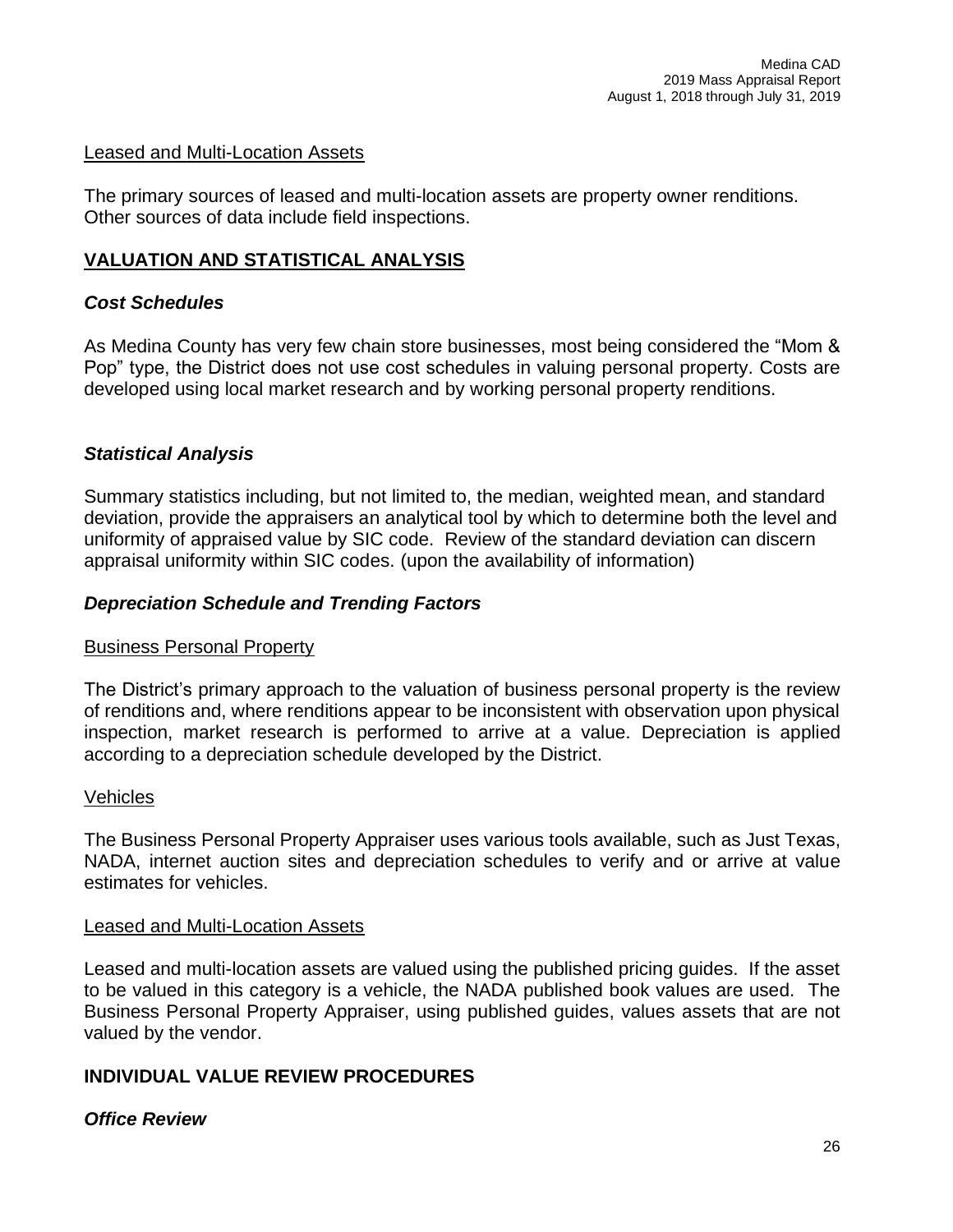#### Business Personal Property

Property owner renditions, accounts with field or other data changes, accounts with prior hearings, new accounts, and local market data are all considered.

#### Vehicles

A vehicle master file is received on CD from Just Texas. The vehicles are matched by owner name to the district's current accounts any new accounts are created as needed. Vehicles values are then reviewed and adjusted by the appraiser using established procedures.

#### Leased and Multi-Location Assets

Leasing and multi-location accounts, rendered by hard copy, are either data entered by the appraisers or CAD appraisal support staff.

After matching and data entry, reports are generated and reviewed by the Business Personal Property Appraiser. Once proofed, the report is then mailed to the property owner for review via Notices of Value in May of each year.

#### **PERFORMANCE TESTS**

#### *Ratio Studies*

Business Personal Property is not subject to the Property Tax Assistance Division's annual PVS review; therefore, local testing is not done at this time.

# **INDUSTRIAL UTILITY AND MINERAL VALUATION**

## *Appraisal Responsibility*

Medina County Appraisal District maintains a contract with Pritchard & Abbot, Inc. for the primary responsibility of developing fair, uniform market values for improved industrial properties and industrial vacant land. The contracted firm is also responsible for the valuation of all tangible general industrial personal property in Medina County.

#### *Appraisal Resources*

- **Personnel** Staff of Pritchard & Abbott, Inc.
- **Data** Details of their appraisal are available upon request.

#### *Additional Appraisal Resource*

• Eagle Appraisal & Consulting – Appraisal Consulting Services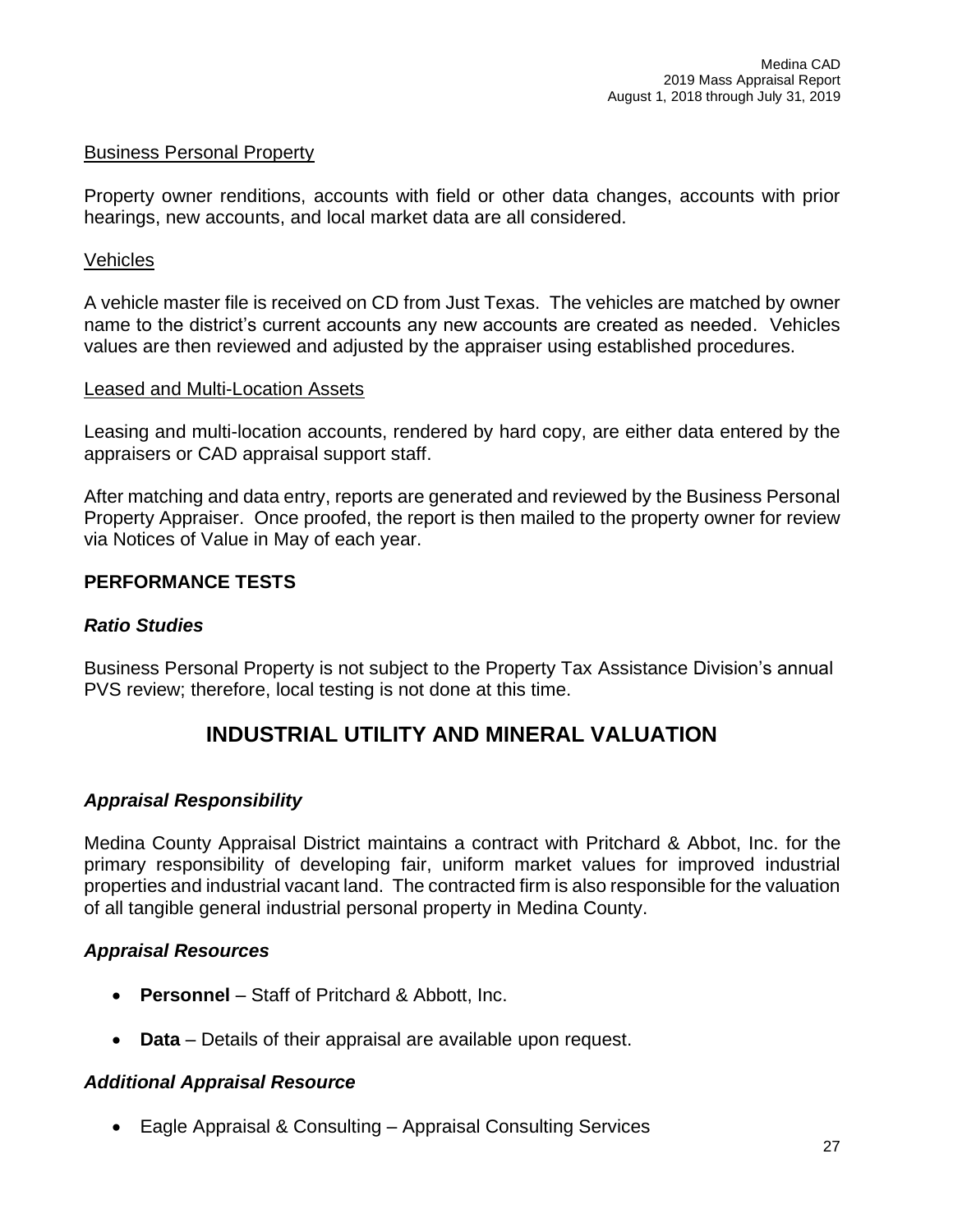# LIMITING CONDITIONS

The appraised value estimates provided by the District are subject to the following conditions:

- 1. The appraisals were prepared exclusively for ad valorem tax purposes.
- 2. The property characteristics data upon which the appraisals are based is assumed to be correct. Exterior inspections of the property appraised were performed as staff resources and time allowed.
- 3. Validation of sales transactions was attempted through questionnaires to buyer and seller, telephone survey and field review. In the absence of such confirmation, residential sales data obtained from vendors was considered reliable.
- 4. I have attached a list of staff providing significant mass appraisal assistance to the person signing this certification.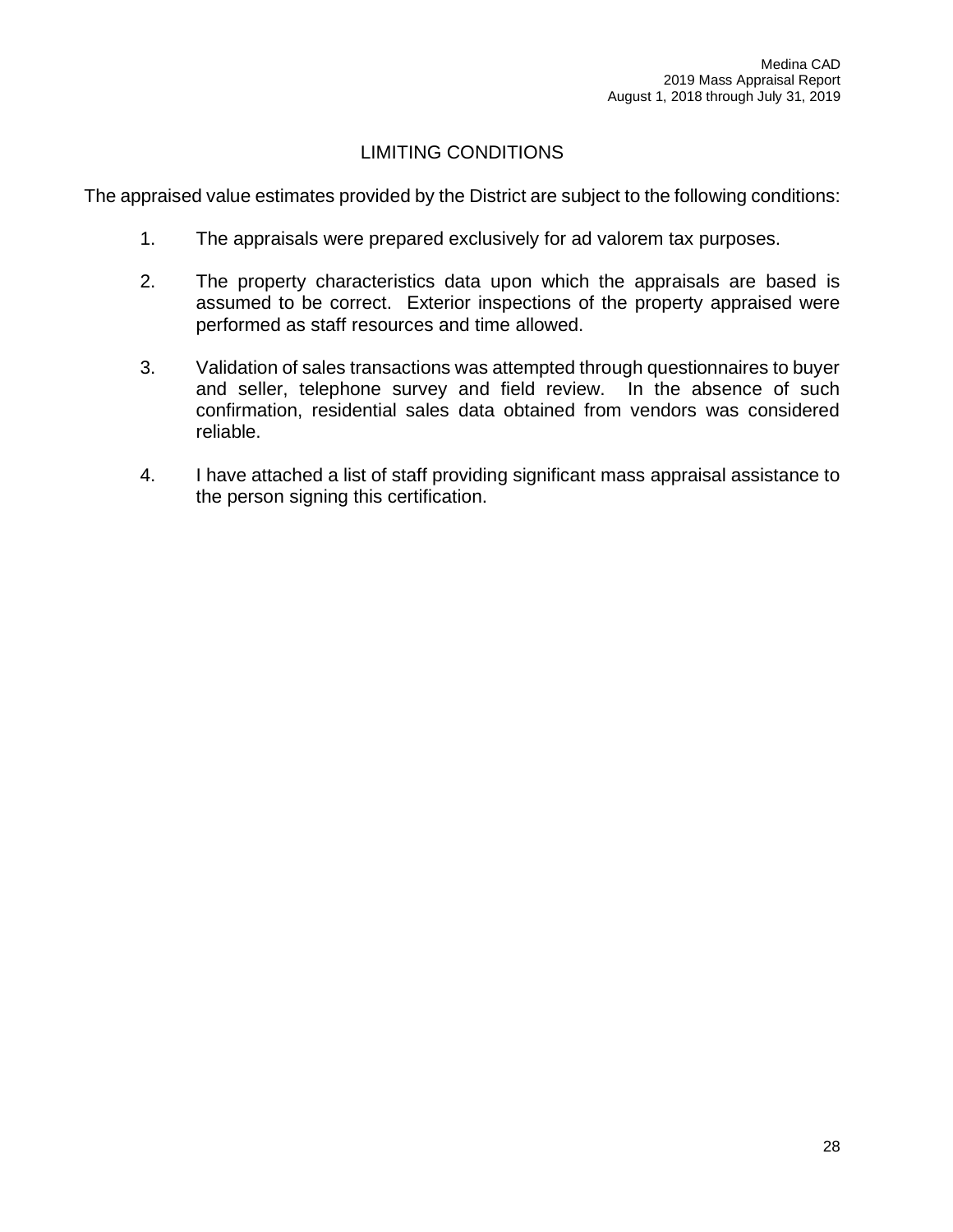# *Certification Statement*

"I, Johnette L. Dixon, RPA, RTA., CTA, CCA, Chief Appraiser for the Medina County Appraisal District, solemnly swear that I have made or caused to be made a diligent inquiry to ascertain all property in the District subject to appraisal by me, and that I have included in the records all property that I am aware of at an appraised value which, to the best of my knowledge and belief, was determined as required by law."

Chief Appraiser Medina County Appraisal District

\_\_\_\_\_\_\_\_\_\_\_\_\_\_\_\_\_\_\_\_\_\_\_\_\_\_\_\_\_\_\_\_\_\_\_\_\_